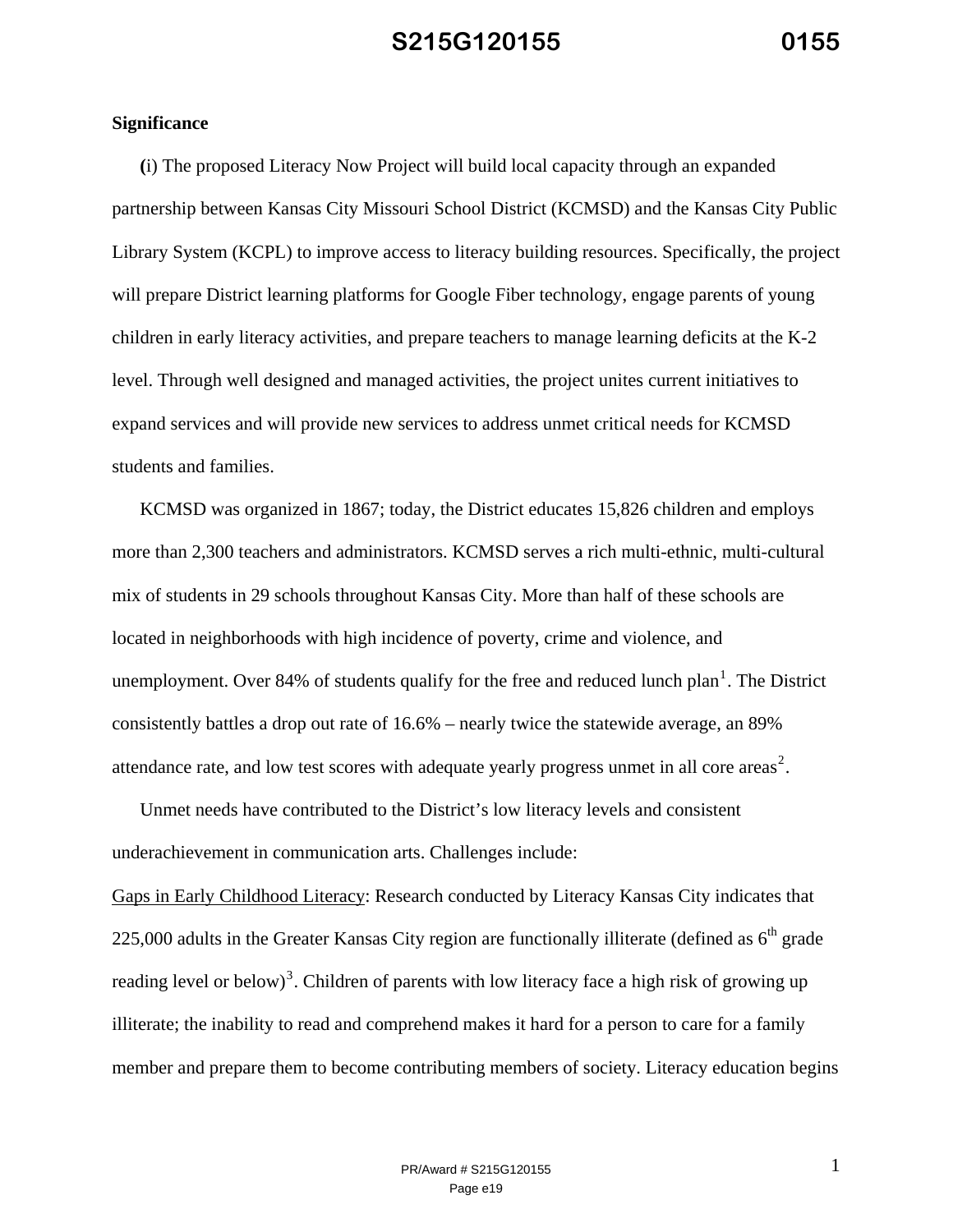at early childhood with parents talking to and reading to their children. Early learning must begin in the home; yet most children in KCMSD schools come from families living in poverty where challenges to promoting early childhood literacy are at their highest.

The debilitating impact of poverty is seen at the earliest ages in child development; most children across the District enter Kindergarten with 1-2 year deficits in language development and school readiness. According to the 2011 Missouri Assessment Program, only 19.1% of third graders in KCMSD are considered proficient (or above) in communication arts.<sup>4</sup> This data does not forecast academic success for students; the American Educational Research Association indicates that a student who can't read on grade level by third grade is four times less likely to graduate high school by age 19 than a child at third grade proficiency.<sup>5</sup>

In addition to the academic challenges faced by under prepared students, formal pedagogy and teacher training have not prepared District K-2 teachers with the skills or tools to make up years of lost time in literacy and language learning. Further, many district classrooms are filled with young or first-time teachers from programs such as Teach for America. Last year 32% of K-2 teachers and classroom aids had 5 years of teaching experience or less. In the past, curricular supplements were not streamlined throughout the District; teachers were not evaluated to confirm appropriate implementation of available reading materials or literacy resources.

In partnership with KCPL through the Literacy Now Project, KCMSD will improve early childhood literacy outcomes through expanded parent-child literacy activities and professional development opportunities for elementary school staff.

Access to Technology: With low literacy levels district wide across all grades, KCMSD has planned interventions to meet state performance expectations within the next two years. In previous years, teachers could individually select supplemental classroom materials at their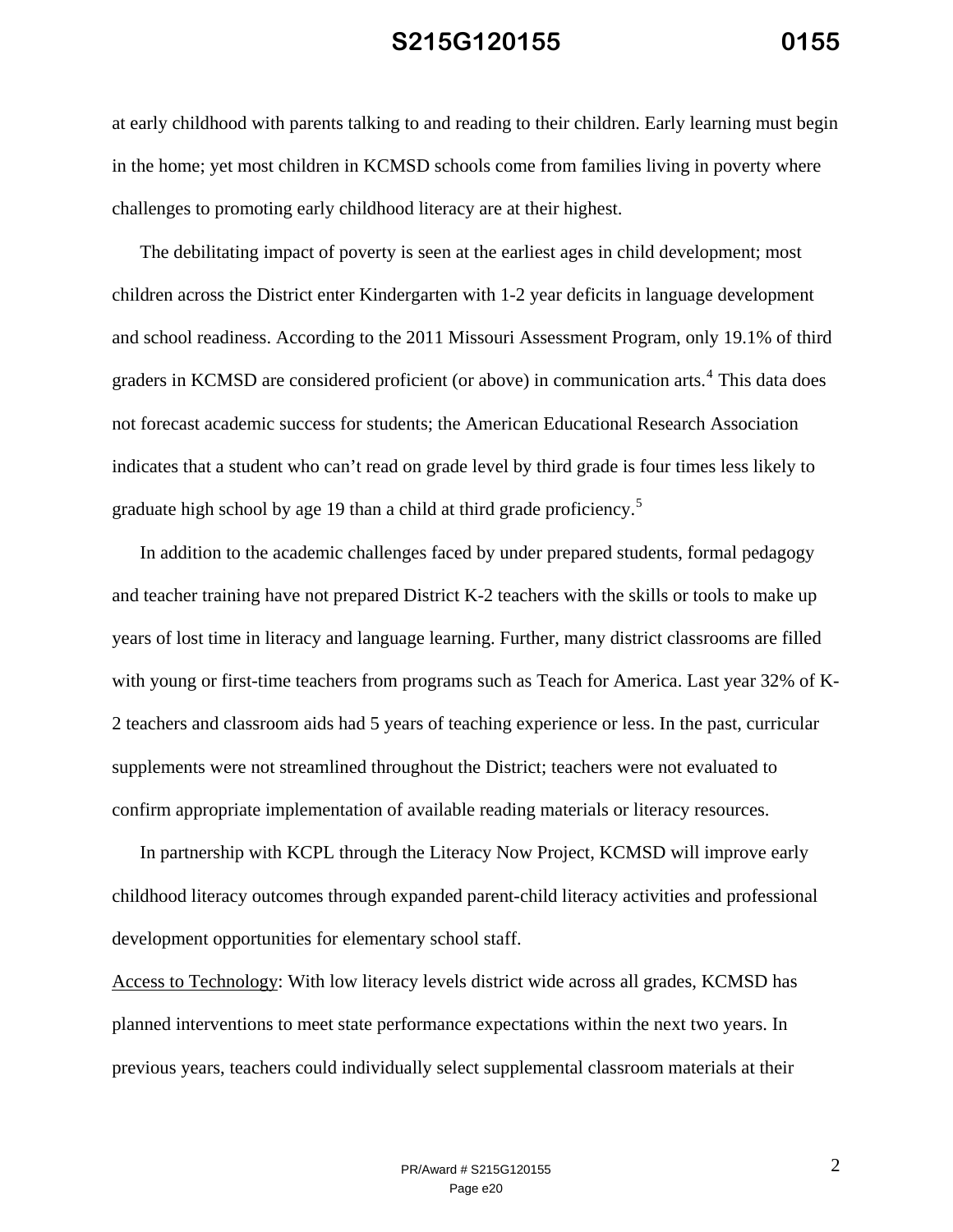discretion. The District is now implementing efforts to add streamlined curricular supplements, requiring all teachers to use the computer-based Pearson Product line including Reading Street, My Sidewalks, and Plato coupled with Pearson's e-textbooks and e-workbooks to help improve literacy across all grade levels. Students with the largest academic deficiencies will benefit from extended use of the Pearson programs and other literacy building tools. Similar strategies will be implemented afterschool. Afterschool access to the Pearson Products is a necessity to meet the District's ambitious goals.

According to a recent survey of Kansas City area households released by Google Inc., nearly 25% did not have access to broadband internet  $6$ . Those without home access must rely on connectivity at work or through public locations such as internet cafes or the public library. KCPL reports that its 800 computer terminal seats at its nine branches are rarely vacant. The library estimates that on any given day roughly 40% of computer station users don't have access to broadband at home, either because they don't have a computer or they can't afford monthly internet bills.

Despite current limited access to internet outside of school hours, Kansas City is home to the promising new Google Fiber technology which will revolutionize the way our citizens utilize the internet. Google Fiber is an experimental high speed broadband internet network using fiberoptic communication; Google selected Kansas City as the location for the unveiling of the new technology. Google Fiber will offer several pricing options, one of which provides up to 7 years of free internet access after a \$300 initial construction fee – available with monthly \$25 payments – to increase access for a wider range of Kansas Citians. With consideration to all residents and their ability to obtain service, Connecting for Good Inc. – a non-profit organization dedicated to closing the digital divide in Kansas City - is currently in negotiations with Google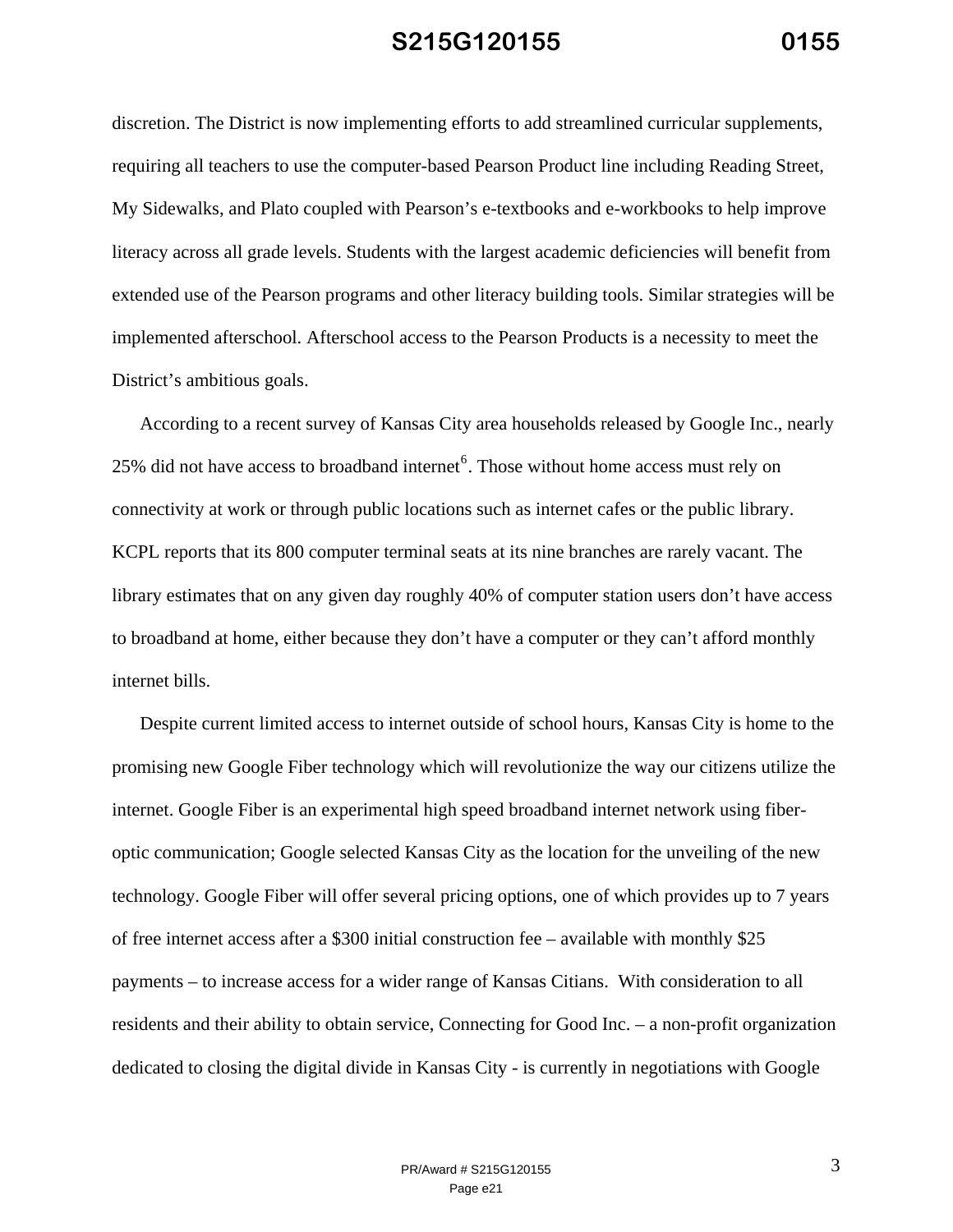for a sliding construction fee or a fundraising plan for poor Kansas City communities. The first homes are expected to be connected in September of 2012 and progress city wide.

As neighborhoods join the effort, schools will be outfitted with the Google Fiber technology. The District must examine how to utilize this technological revolution to improve learning outcomes for their students, particularly in literacy, while ensuring that all students have access to literacy building resources.

In partnership with KCPL through the Literacy Now Project, KCMSD will expand student access to technology by extending school library hours in four locations across the district and investigate new technology learning platforms to support new Google Fiber connectivity.

**(ii)** Google Fiber technology is a promising new technological advancement for Kansas City schools and students; no other city is in the midst of this technology growth. Fiber-optic connection will provide internet connection speeds up to 100 times faster than the average broadband. In preparation for the expansion of internet service city wide, KCMSD will pilot the use of Google internet tablets to help develop literacy and expand literacy building resources.

The tablets will be used by students who participate in the Community Literacy Center book clubs. The tablets, loaded with e-books and an application called My Library, will allow students to read loaded e-books at anytime and use My Library as a social media networking application to discuss book club materials. At a time when students are consistently plugged into social media applications such as twitter, facebook and instagram, the Literacy Now Project will utilize the social media wave to entice students to use internet based tools to improve their skills and abilities. By connecting students through a social media literacy platform, the District aims to increase student learning and improve attitudes towards reading.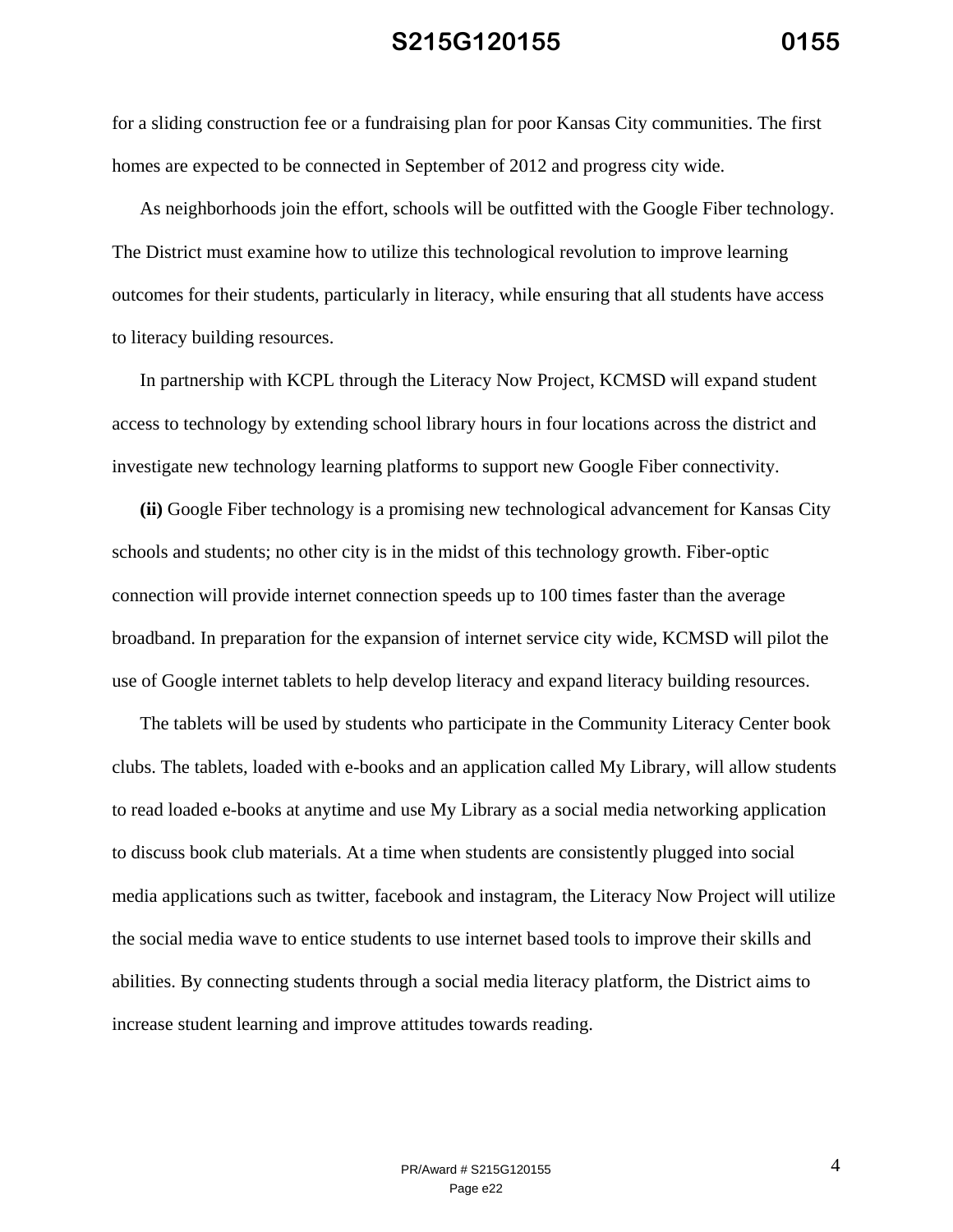Tablets will also be loaded with Brainfuse - an internet based platform for one-on-one homework assistance, tutoring, and study tools - and Pearson Products e-textbooks and eworkbooks. Book club facilitators and CLC Directors will work with teachers and coach students on optimal usage inside and outside of the classroom. Survey feedback will guide technology development District wide.

KCMSD anticipates that the use of these tablets will help students connect with learning resources and school activities. As education models evolve, the tablet can adapt academic activities in a way that continuously connects old and new – linking students to learning through activities they enjoy. The Literacy Now Project will test the use of tablets to troubleshoot issues and challenges, and create a plan for dissemination District wide – a promising new strategy for literacy development at KCMSD.

#### **Quality of the project design**

**(i)** KCMSD based the goals, objectives, and outcomes for the Literacy Now Project on local need data and evidence based research. Community and District assessments have documented the need for improvements in early childhood literacy and technology and literacy development. Based on these assessments, the District has adopted of the following **goals** for the Literacy Now Project: 1. Utilize existing partners and new technology to assist with combating literacy deficiencies in the student population; and 2. improve early childhood literacy levels.

With these goals in mind, the District assembled a task force of teachers, staff, and administrators to assess current school resources and identify research-based programs or materials that would help fill critical gaps and meet project goals. The task force determined that goals can be met through the implementation of three focused activities throughout the grant period. First, KCMSD will create four Community Literacy Centers (CLCs) at current school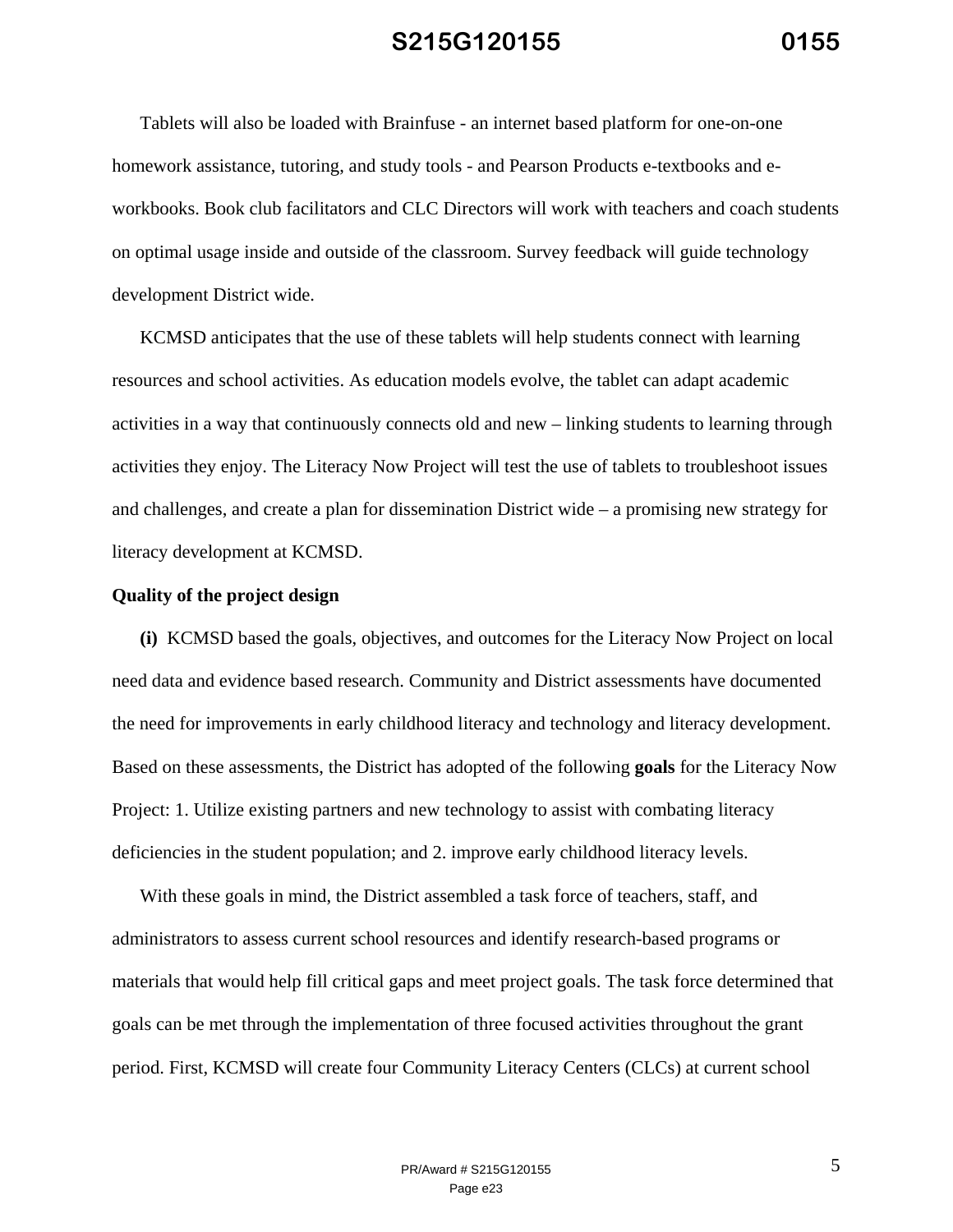libraries, open to parents and supervised students through extended afterschool library hours. The Centers will provide internet-based solutions for literacy development, academic achievement, job readiness and life skills during out of school hours. Additionally, the CLCs will be the site of new technology-based student interventions. Second, KCMSD will provide Professional Development opportunities for K-2 teachers and reading specialists through Pearson Product training, educational coaches and reading strategies classes. Finally, KCPL will provide parent education through the Building a Community of Readers Program (BCR) offering story-time and incentivized book distribution. Through these activities the following **objectives** emerged:

*1. Engage students in technology-based learning platforms that will motivate them to improve literacy (Goals 1 & 2)*. KCMSD will create CLCs at four schools across the District. Each CLC will provide services to 100 elementary school students from 3:30pm to 6:00pm, 3 times a week on regular school days. CLCs will provide elementary school students with access to Pearson Products literacy development programs (Reading Street and My Sidewalks) which will further reinforce the lessons newly implemented into classroom curriculum. In research evaluations, early elementary students (K-2) using Pearson's Reading Street Program significantly outperform students using other interventions on the GRADE assessment;  $2<sup>nd</sup>$  grade students using Reading Street significantly outperformed students using other interventions on the MAT8 Writing assessment. Additionally, 1st grade and 5th grade students using the program have shown significantly more positive attitudes about reading on the Reading Academic Attitude Survey when compared to students using other interventions<sup>7</sup> (See Appendix A).

CLCs will also offer the Brainfuse internet technologies in afterschool learning centers to help students with homework, engage them in literacy games and provide study resources.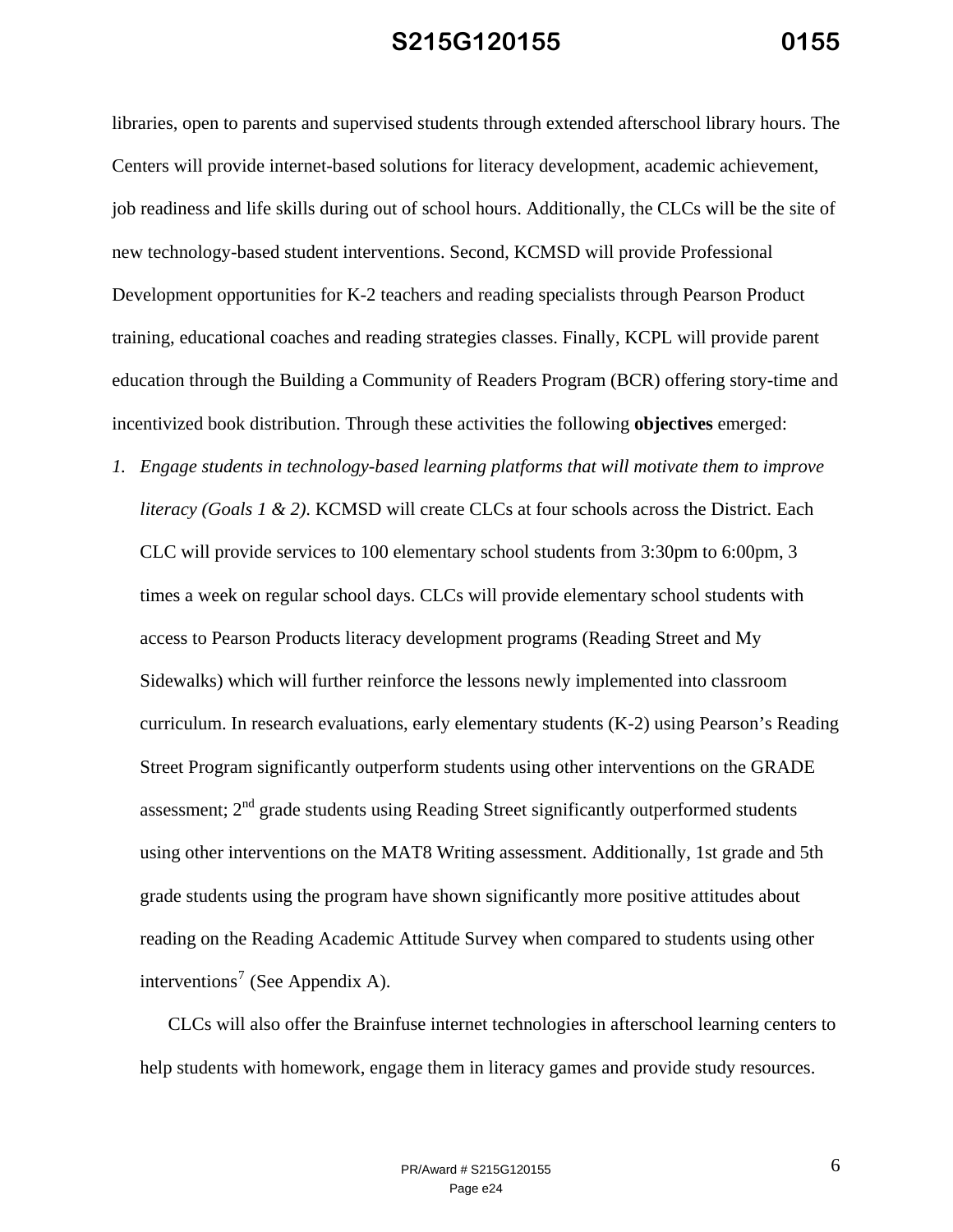The program offers interactive literacy games - including the ability to make hangman games, word finds, flash cards, crossword puzzles and more out of vocabulary lists – and 24 hour one-on-one homework help and tutoring for students in grades K-12. In a recent Colorado Department of Education study (2009), Brainfuse ranked first among all tutoring providers in both math and reading – with a math improvement rate of 30% and a reading improvement rate of 39.3% (See Appendix A). Brainfuse is currently provided to the community through the Public Library system but is highly under-utilized because teachers, students and parents are unaware of its presence or capabilities or are unable to utilize it. Bringing Brainfuse to the CLCs will provide another avenue for student growth and academic achievement.

In addition, a book club program will take place in each literacy center. The book club will act as a pilot program to examine student use of Google tablets. Each CLC will have a book club that can accommodate 60 high school students run by a school District librarian or teacher once a week. Culturally diverse, age and reading level appropriate texts will be selected and provided to students as e-books on Google tablets. Students will be required to respond to questions posted by the book club director as well as other students through an academic social media site called My Library.

*2. Provide resources for parents to prepare young children for school and cultivate literacy at home (Goal 2)*. Currently, KCPL offers a program within its nine library branches specifically designed to promote the lifelong love of reading as well as help improve early childhood literacy levels and school readiness. The program, Building a Community of Readers (BCR), provides story-time for children and an incentivized book distribution – for every 20 books a child reads with a partner they earn a book to keep. The library's story-time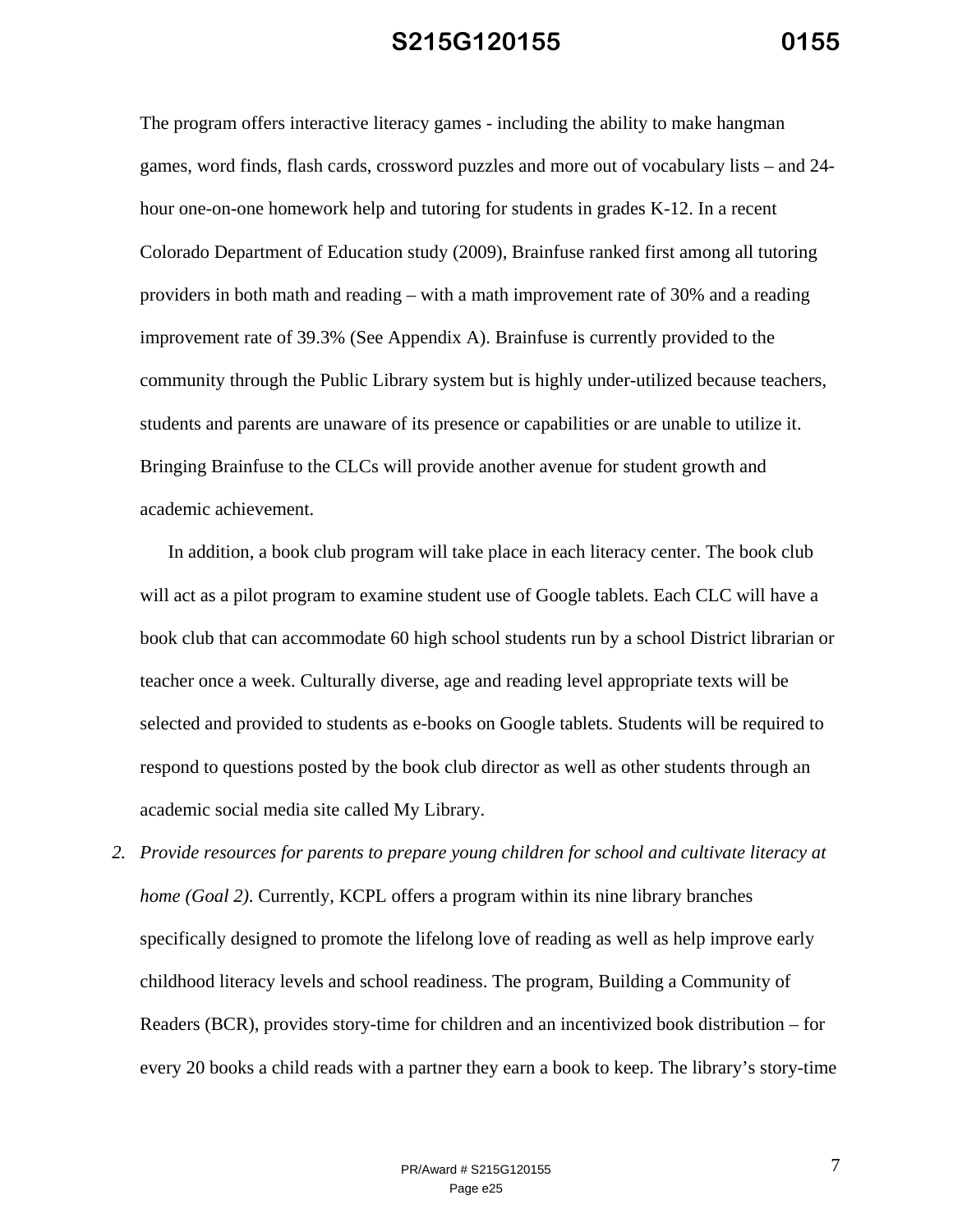*3. Offer learning opportunities for teachers to build skills and tools aimed at improving early childhood literacy (Goal 2).* KCMSD will provide K-2 teachers and school reading specialists with several professional development opportunities. Currently, the District has 5 schools receiving School Improvement Grant funds that will provide comprehensive Pearson Product training and access to educational coaches. Training will be administered by Pearson Products representatives inside the classroom to help teachers implement best practices of the literacy development materials. Educational coaches will circulate through the classrooms, advising teachers and working to develop common language of teaching, advancing focused feedback and practice, and ensuring understanding of foundational teacher-student relationship building and student engagement. The coaches will be trained by Marzano Research Laboratories LLC Consultants, utilizing the theories and methodologies presented in *The Art and Science of Teaching*, a framework created from Dr. Marzano's educational research findings. Content coaching methodology focuses on integrating, practicing and applying flexibility and creativity in teaching practices while attending to student learning, rather than instructional strategies. Funding through the Literacy Now Project will expand this comprehensive training package to five more District elementary schools that currently receive only basic Pearson Product training. Schools will be selected based on the K-2 reading and communication arts state assessment results; schools with the lowest levels of K-2 proficiency will be provided with the comprehensive training package.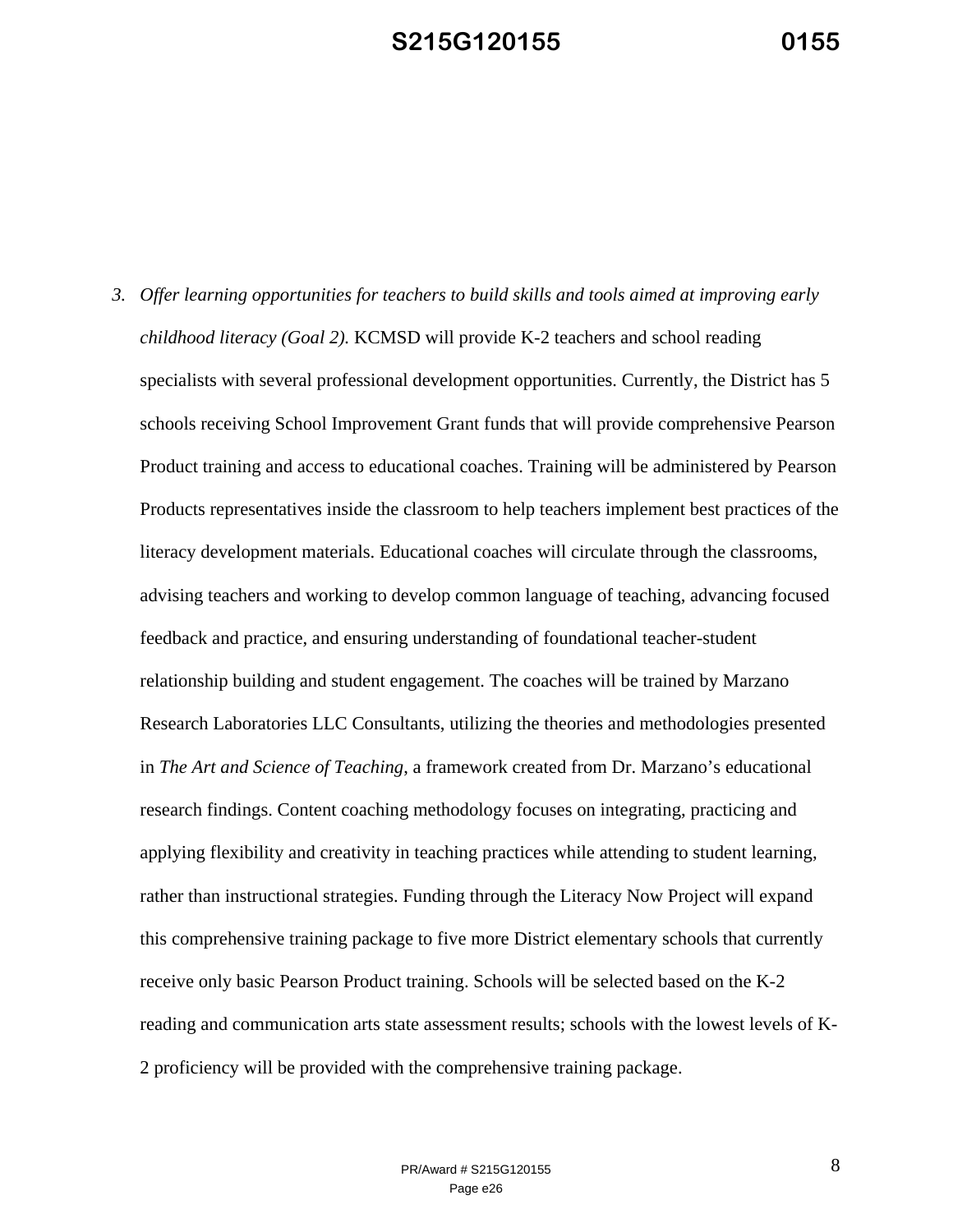Each KCMSD elementary school has a reading specialist who circulates throughout the school to assist teachers and students with literacy building activities inside the classroom. To further support K-2 teachers, 20 reading specialists will be offered a continuing education opportunity through the University of Missouri, Kansas City (UMKC) Department of Education. KCMSD will provide stipends for an online reading strategies class offered during the summer. The class will reinforce the message that reading specialists need to convey the value of teaching students how to read, write, and comprehend the subject matter to faculty while providing teaching strategies in the content areas. The course will focus on the rationale for building literacy skills and teach several strategies relevant to different content areas. Credits earned through the class will count towards additional certification programs at UMKC if the reading specialists decide to continue seeking professional development on their own.

Anticipated project **outcomes** include:

**1.** 40% of 3<sup>rd</sup> grade students will meet or exceed proficiency on the State reading or language arts assessments will increase by the end of the grant cycle

**2.** 40% of the elementary level students who participate in CLC activities at least 3 times per week will meet or exceed proficiency on the State reading or language arts assessment by the end of the school year.

**3**. 75% of parents will indicate that they have increased literacy development activities in the home for children ages birth to  $3<sup>rd</sup>$  grade.

**4.** 80% of students who participate in CLC activities will report more positive attitudes on the Reading Academic Attitude Survey by the end of the grant cycle.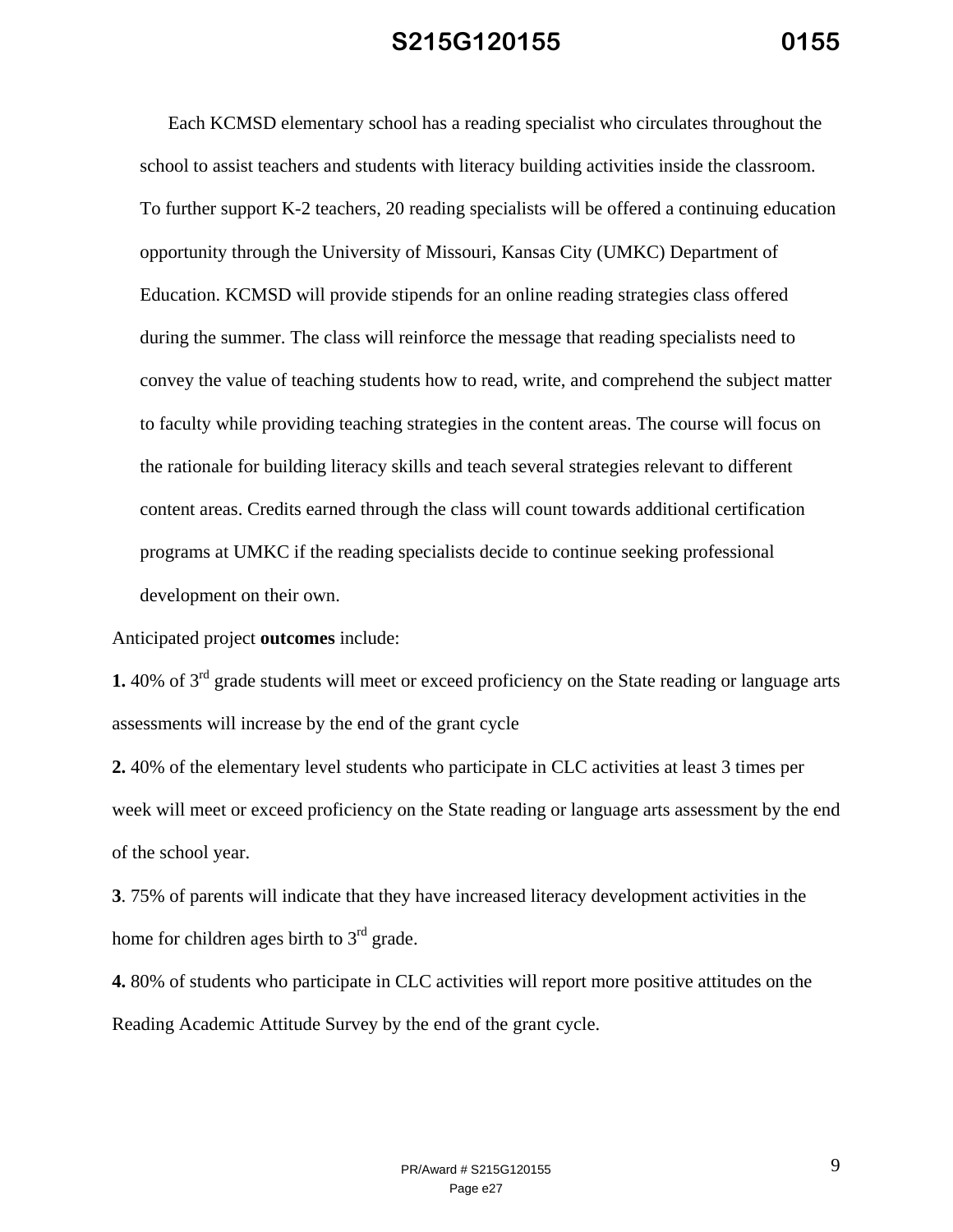**5.** KCMSD will develop a plan for district wide use of Google Fiber technology to improve learning outcomes.

**(ii)** The Literacy Now Project will be coordinated with other community-wide efforts to improve literacy throughout the District and work with other publicly funded programs to achieve project outcomes. These programs include:

*School Improvement Grants (SIG)* – Grant funds are currently in 8 of the Districts Tier I and Tier II school buildings. Over the next three years SIG's will provide support for in-school literacy programs to incorporate Pearson Development Products including Reading Street, My Sidewalks, and Plato, to generate high levels of student performance in reading, writing and speaking as required by Common Core State Standards (CCSS). From Pre-K to 3<sup>rd</sup> grade there is a strong focus on the development of oral language as a functional building block for literacy. From  $4<sup>th</sup>$  grade through high school the programs provide age and level-specific reader and writer workshops with the goal of motivating students to become independent and accomplished readers. SIG funds will also provide two supplemental teachers and an instructional coach for each school. The Literacy Now Project will use Pearson tools in the CLCs currently provided by SIG and other District funding.

*1 to 1 Technology Initiative –* KCMSD Technology Division is currently involved in a research and planning process to achieve a 1:1 student technology throughout the District. They have already established one domain for the District offering free e-mail, Google Drives (storage), video conferencing, Google for Educators, and Google sites. Additionally, several devices have been evaluated with regard to the ease and challenges of District-wide distribution. This Fall the initiative will complete the following: 1) explore funding sources, 2) generate an action plan, 3) ensure teacher buy-in, 4) establish a professional development plan, 5) develop a communication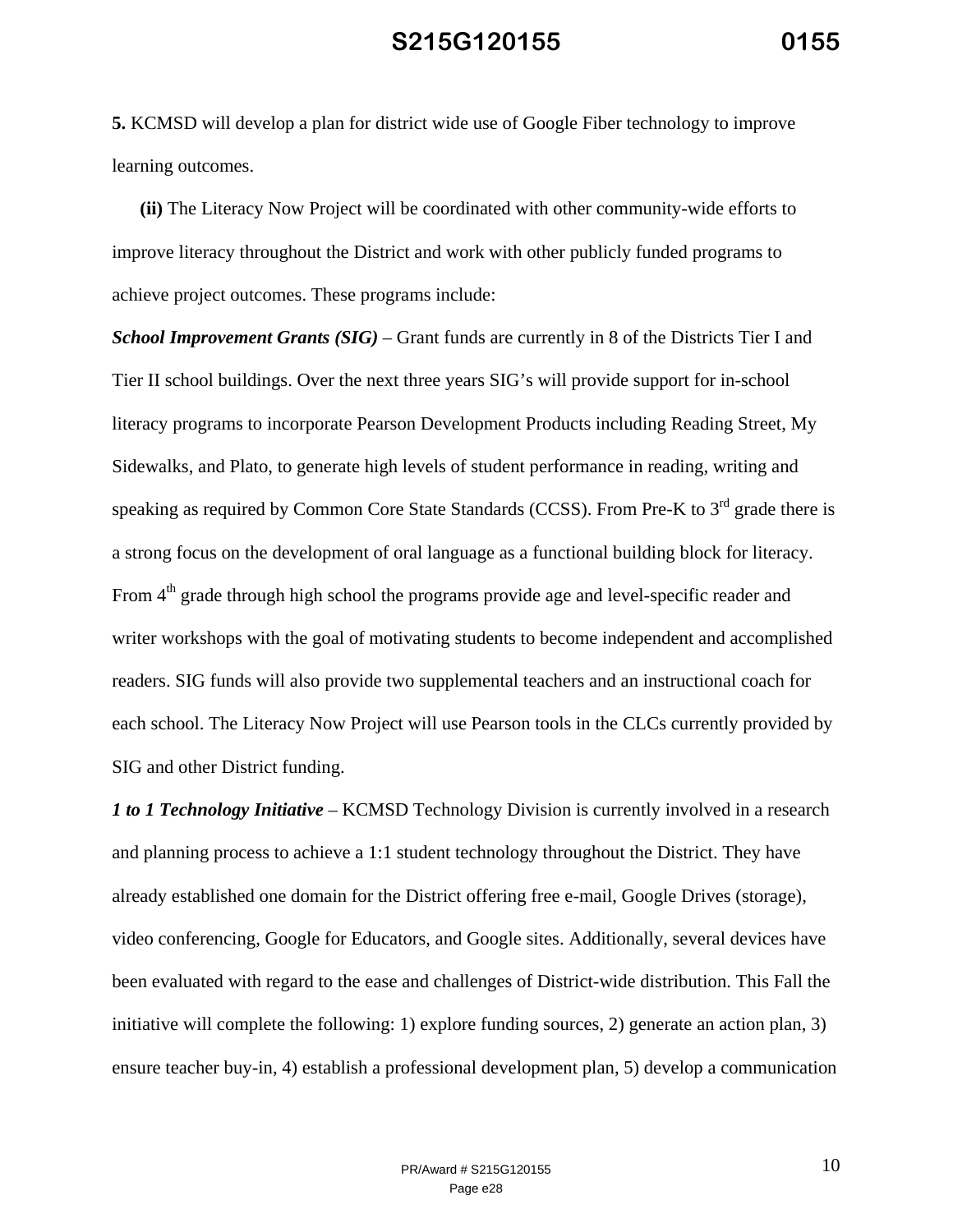plan and program evaluation, and 6) determine sustainability of District wide 1:1 technology. A pilot, through the Literacy Now Project, will use student book clubs to test the viability of these resources for large scale dissemination and provide readiness experiences to staff, parents and students.

*Kansas City Public Library (KCPL)* – The District has a formal agreement with KCPL, working with the Technology Division, to provide technology support with the proposed outcome of expanding current library catalogue service and developing programs for the use of e-books and e-textbooks. KCPL's current contract with KCMSD will allow for the Literacy Now Project to provide BrainFuse to CLC school libraries at no charge to the District. The library also has additional programming to help develop literacy that KCMSD will access under this collaboration. The Literacy Now Project will incorporate KCPL best practices for developing early childhood literacy and motivating older students to read.

*Parent University* - The goal of this program is to enhance parent knowledge and skills by providing educational services that parents can use to prepare their students for successful school transitions, and promote student academic success. KCPL's BCR programming at CLCs will compliment Parent University strategies by enhancing parent knowledge and skills through early childhood literacy training and materials.

*Local Investment Commission (LINC)* – LINC provides leadership and influence to engage the Kansas City Community in creating the best service delivery system to support and strengthen children, families and individuals, holding that system accountable, and changing public attitudes towards the system. A KCMSD partner since 1992, services include afterschool and summer education programs. The Literacy Now Project will partner with LINC to assist with community outreach and recruit elementary students for CLC programs.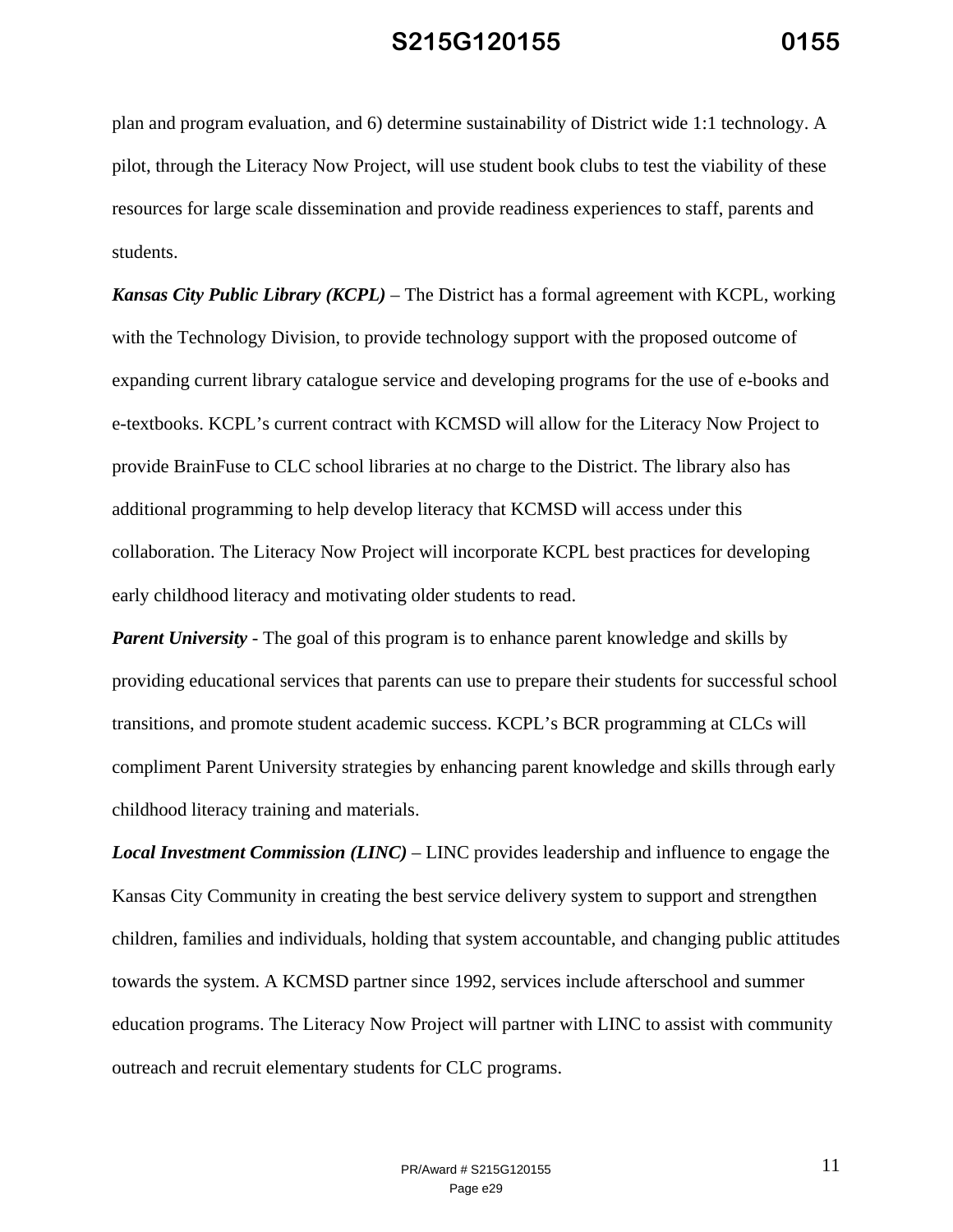*Partners in Education (PIE)* - PIE began in the fall of 2010 and links area businesses, places of worship, community organizations and individuals with volunteer opportunities in schools to provide enriched learning opportunities to students. Through area programs such as YouthFriends, Big Brothers Big Sisters, Awesome Ambitions, Collaborative Response and Lead to Read, the District engaged 2,834 volunteers who provided 24,555 hours of service in 2011. *Turn the Page* - KCMSD is collaborating with the Kansas City Missouri Mayor's office on the Turn the Page Literacy initiative. The District will have two VISTA volunteers dedicated to recruiting, training and placing tutors for students in grades K-3 to support the literacy campaign. The Literacy Now Project will offer PIE participants and volunteer tutors increased access to valuable reading tools and additional avenues to serve children in the Kansas City community.

 **(iii)** The Literacy Now Project is well aligned with KCMSD's current and future efforts to improve teaching and learning in support of rigorous academic standards for students. District leadership has worked over the last several months to establish a Re-Accreditation Implementation Plan to be completed by June 2013 as required by the Missouri Department of Elementary and Secondary Education. The plan includes goals for student achievement, college and career readiness, classroom management and student behavior, and student attendance and drop out prevention. Specifically, KCMSD aims to meet academic growth requirements in order to qualify for Safe Harbor among 8 of 16 subgroups across Communication Arts and Mathematics on the SY12 Adequate Yearly Progress Report (AYP). This would require a minimum of 1.5-2.0 years of student growth per year, per grade level. By the end of the 2012-13 school year, KCMSD must raise proficiency levels of students to 37% on Communication Arts and 35% on Mathematics year-end state assessments. Additionally, all District students must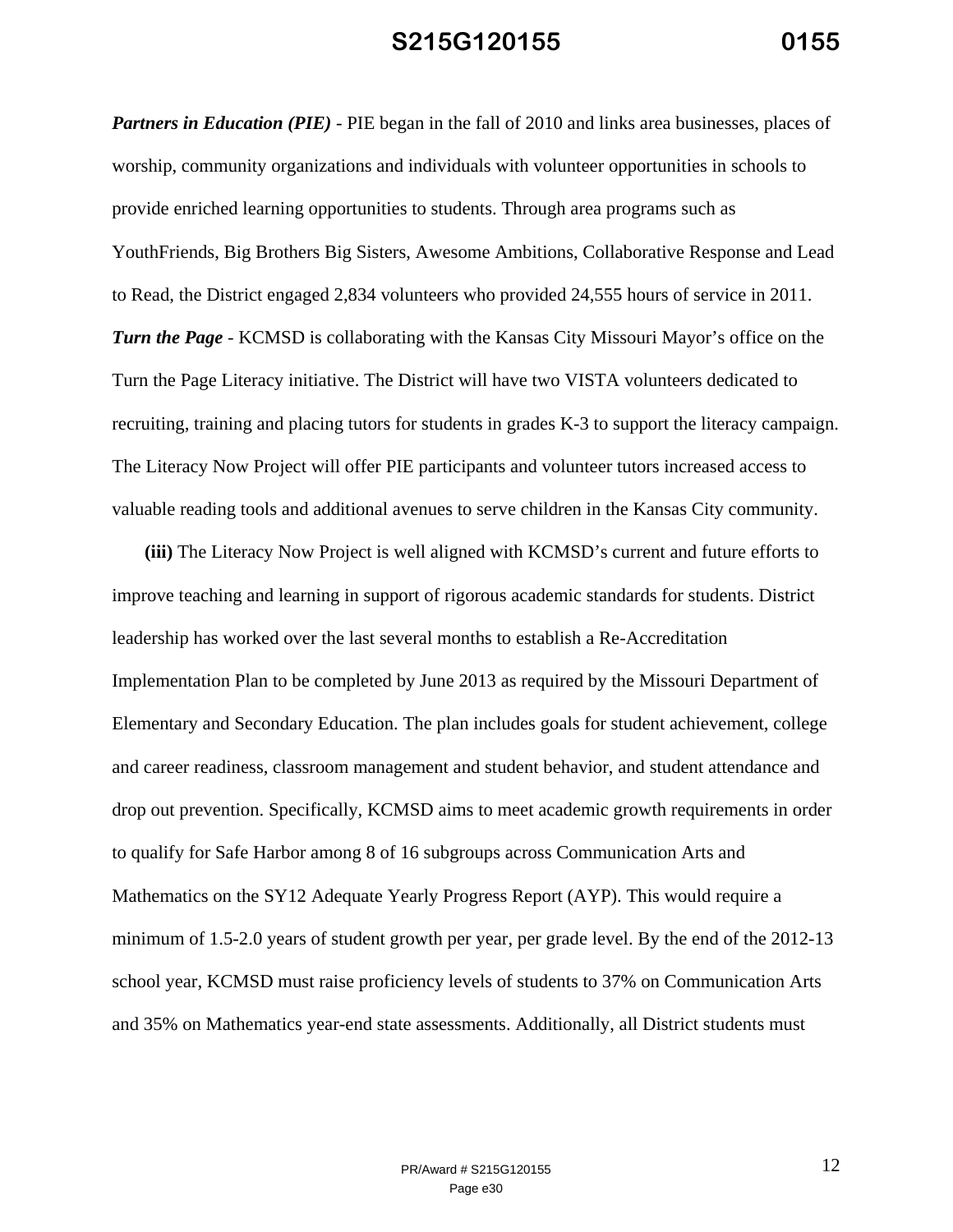demonstrate a minimum of one year of growth across one year of instruction in reading and mathematics as measure by locally administered scaled assessments.

District focus areas, particularly literacy development, include two key activities: 1) instituting unified supplemental learning tools across all District schools that are well aligned with curriculum, and 2) extensive professional development for teachers, including the hiring and training of instructional coaches. The Literacy Now Project will expand access to supplemental learning tools and focus professional development on teachers who have the greatest impact on early childhood learning.

**(iv)** Ongoing performance feedback and continuous improvements are key elements to the success of the Literacy Now Project. The Project Director will coordinate efforts with the Data Collection Specialist to distribute and collect Mid-semester and End-semester Parent, Teacher and Student survey's about CLC activities. Feedback from these surveys along with CLC attendance data and student acuity scores will be used to help evaluate the project each semester. Evaluations will be compiled into a semester review, summarizing the intended outcomes, successes, and challenges of the project. The reviews will outline improvements to be made for the following semester, and will be provided to the District Superintendant and subsequently to the community through the KCMSD website. These reports will provide a platform for continuous improvement while helping students, parents and staff realize student progress.

#### **Quality of the project services**

**(i)** Research documents substantial differences in the reading and writing ability of children as a function of their socio-economic level. Among U.S. Black and Hispanic students (two groups who experience disproportionate rates of poverty) the percentages of Grade 4 students reading below the basic level are  $64\%$  and  $60\%$ , respectively<sup>8</sup>. Unfortunately, Kansas City has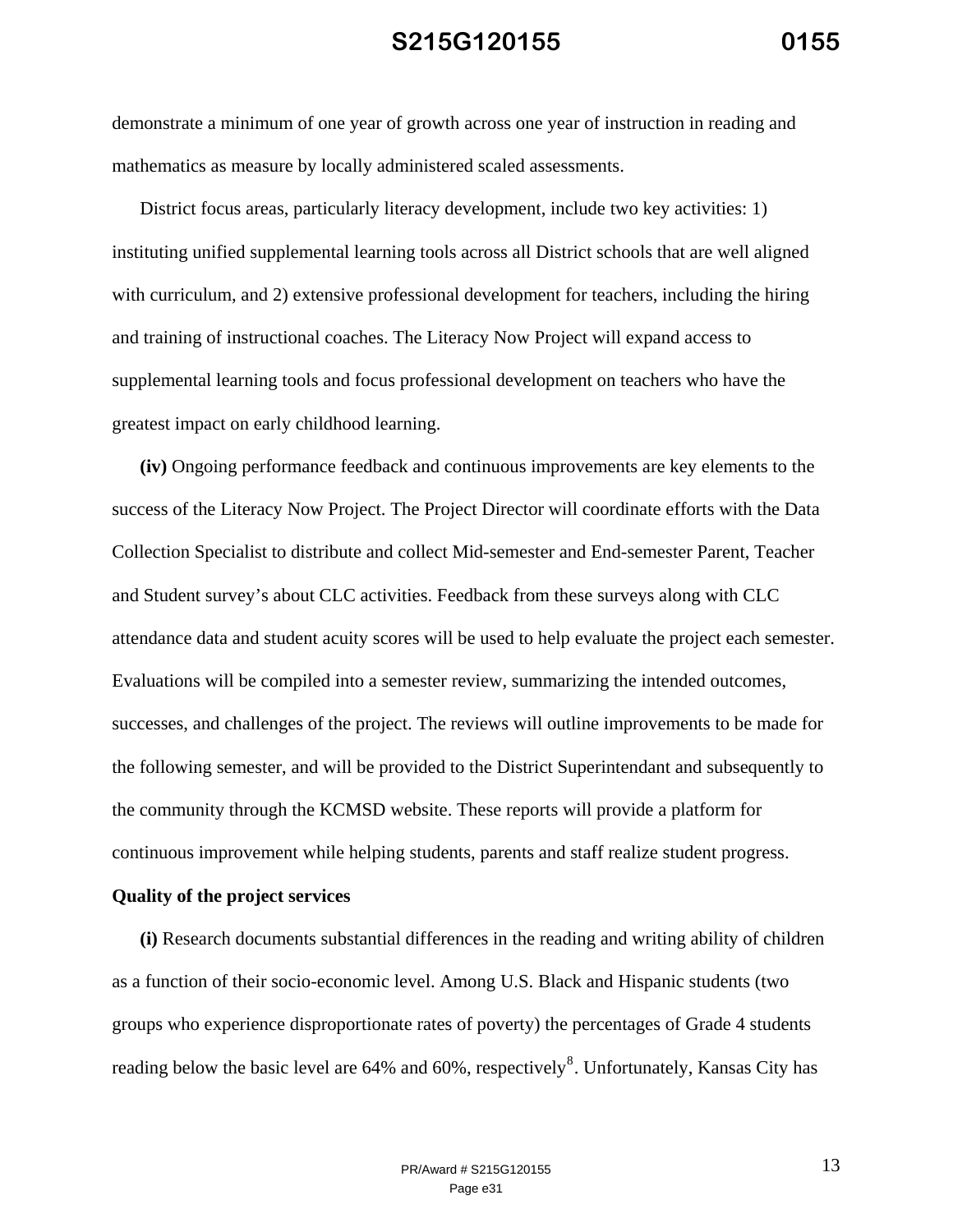historically been a racially and socio-economically divided town, specifically with regard to the isolation, lack of opportunity, and exclusion of the city's Black population. Most Blacks remain highly concentrated in the urban core, held there by poverty, limited public transit and lack of employment opportunities. The poverty rate of Blacks in Kansas City is 22.5% and centralized, while the White poverty rate is 5.8% and spread geographically throughout the city.

The effects of the Kansas City's racial division stretch beyond the demographics of a particular neighborhood. As a District that has struggled to meet state accreditation standards and AYP scores, KCMSD has become part of that divide. Population data from 2010 show that 29,555 children between the ages 5-17 live within KCMSD lines<sup>9</sup>, yet the District only serves 15,826 students. Families with resources have moved their children to charter schools and private schools, or have relocated out of the city to neighborhoods with higher performing school districts; those without the means, remain in the KCMSD system. A glance at District student demographics provides further evidence of the great divide; the District overwhelmingly serves students in the clutches of poverty – over 84% of students qualify for free and reduced lunch – and minority students – 3.0% Asian, 62.6% Black, 25.3% Hispanic, 0.2% Indian, and 8.9% White. Based on national data and learning trends, it is no surprise that KCMSD student literacy levels are low. A District-wide intervention will attack disparities suffered by underrepresented members of our community.

Through the Literacy Now Project. CLCs will be placed in four different locations across the district. One CLC will be placed in each of the District's four zones ensuring easy access for all students. All students will be welcomed and encouraged to participate in the CLC. Each CLC will be able to serve 100 students, three times per week, consistently over the semester. KCMSD will partner with LINC to ensure consistent student attendance, becoming a regular part of the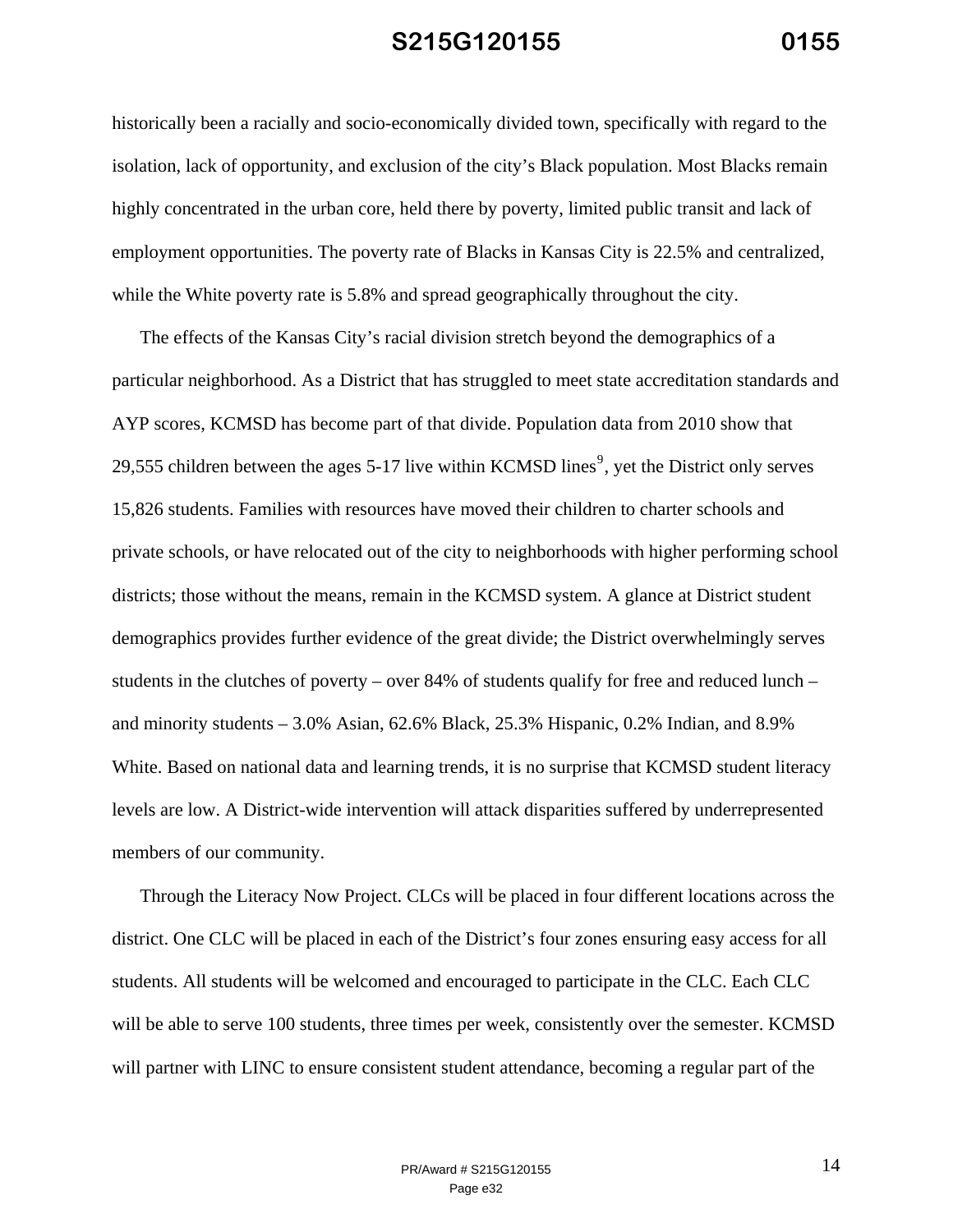after-school program. Additionally, the Outreach Specialist will present bi-lingual information and materials; translators will be utilized for home visits or community presentations. Further the District will provide English Language Learning instructors at CLCs to assist students and parents with navigating literacy building activities based on the assessed need.

CLCs will provide access to technology that is currently limited or unobtainable for underrepresented students in the community. During afterschool and after-work hours, public libraries are at capacity, resulting in long waiting periods for students. CLCs will be a resource for students to access computers for literacy learning activities, homework assistance and tutoring. While not all District schools are receiving Tier I and Tier II money, all will have the Pearson Product line in the classrooms within next year. The CLC will provide access for all District students to literacy tools offered in the classroom. Further, introduction of the Google tablet into the book club activities will expose students to advanced technology. The District anticipates a high demand for program participation and will collect applications from students with a required letter of recommendation from a school librarian or teacher. Students who complete the application process will be placed into the book club on a first-come, first-serve basis.

**(ii)** Several Pearson Products and Brainfuse studies have shown marked improvements in literacy scores and motivation to read for K-12 students. The programs have additionally been evaluated by the District's task force and align well with both curriculum and elements of the state testing requirements. With current academic standings, students must show marked increases in learning and language development by at least 1-2 years of growth in each grade level, for each school year if the District is to meet their goals for accreditation. Curriculum is not enough to fill the gaps, and in-school access to Pearson Products may not provide enough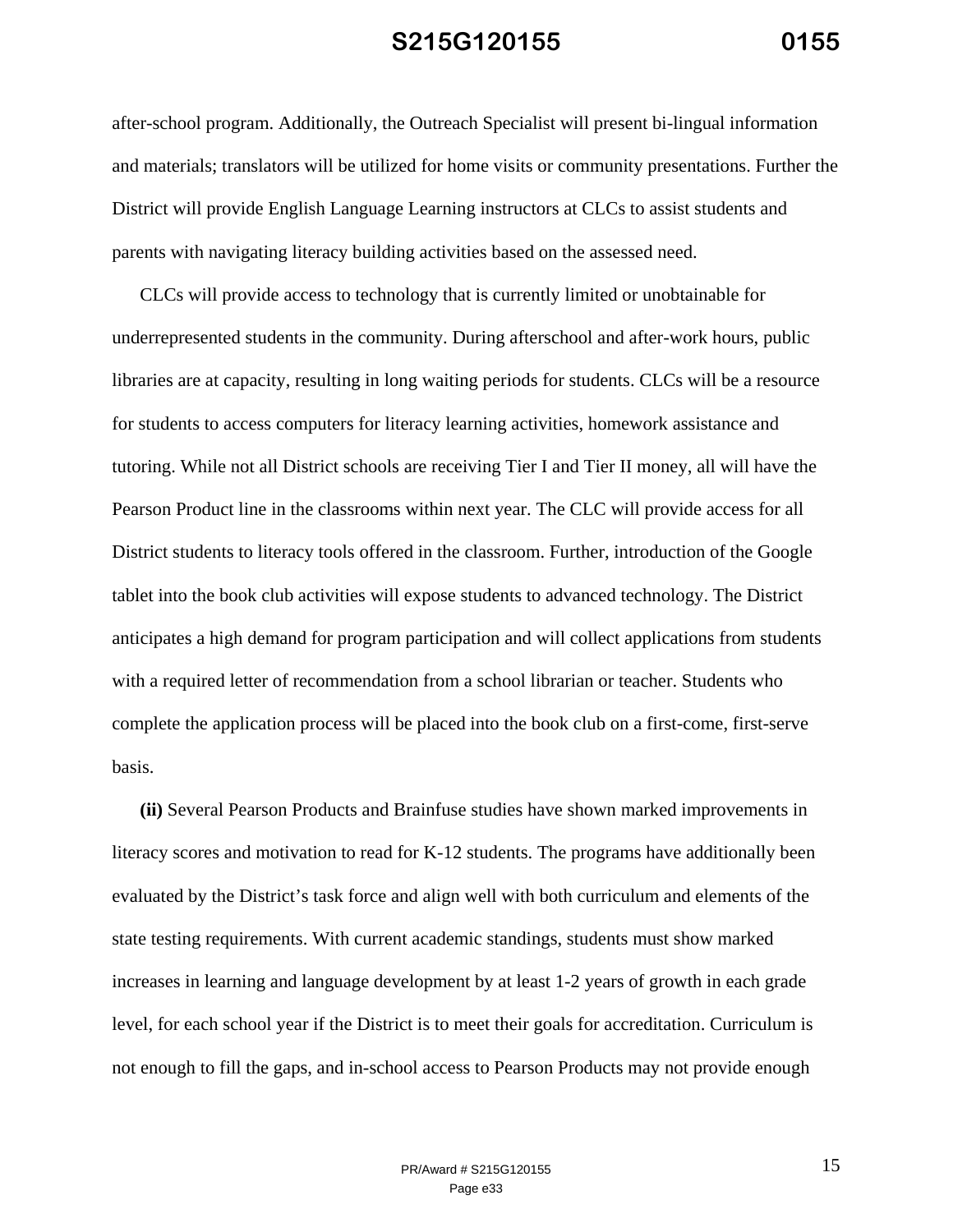time to fully supplement the suggested 1.5 hours per day for maximum results. Providing access to these proven tools outside of school helps fill critical gaps.

Further, professional development activities will supplement the use of technology resources available to teachers in the classroom. Activities will take place in the classroom and facilitate the improved use of literacy building tools. With many District teachers having little experience with the Pearson Product line, this professional development service is necessary to help teachers utilize the programs properly and effectively.

**(iii)** KCMSD considered the time commitment and requirements of teachers when selecting professional development services for K-2 teachers. During the school year teachers have limited time and energy to allocate towards improving their teaching ability, presenting challenges to professional development. The three strategies selected – Pearson Product training, Marzano instructional coaching, and UMKC reading strategies classes – would take place either during the normal school day or in the summer months when teachers are not actively teaching. The threetiered professional development strategy also offers diversified learning environments that assist in developing a strong skills set. Both Pearson Product training and Marzano instructional coaching are based on research findings and best practices with relation to the quality, intensity and duration of the training exercises. Further, the instructional coaches offer consistent evaluations of teacher performance that will help track subsequent improvements in teaching practice as a result of the District's K-2 professional development activities.

#### **Adequacy of resources**

**(i)** The Literacy Now Project aligns best practices across several key initiatives within KCMSD. Identified objectives and project activities span teachers, parents and students – across all grade levels - maximizing the reach of the project while contributing to minimized expenses.

> PR/Award # S215G120155  $16$ Page e34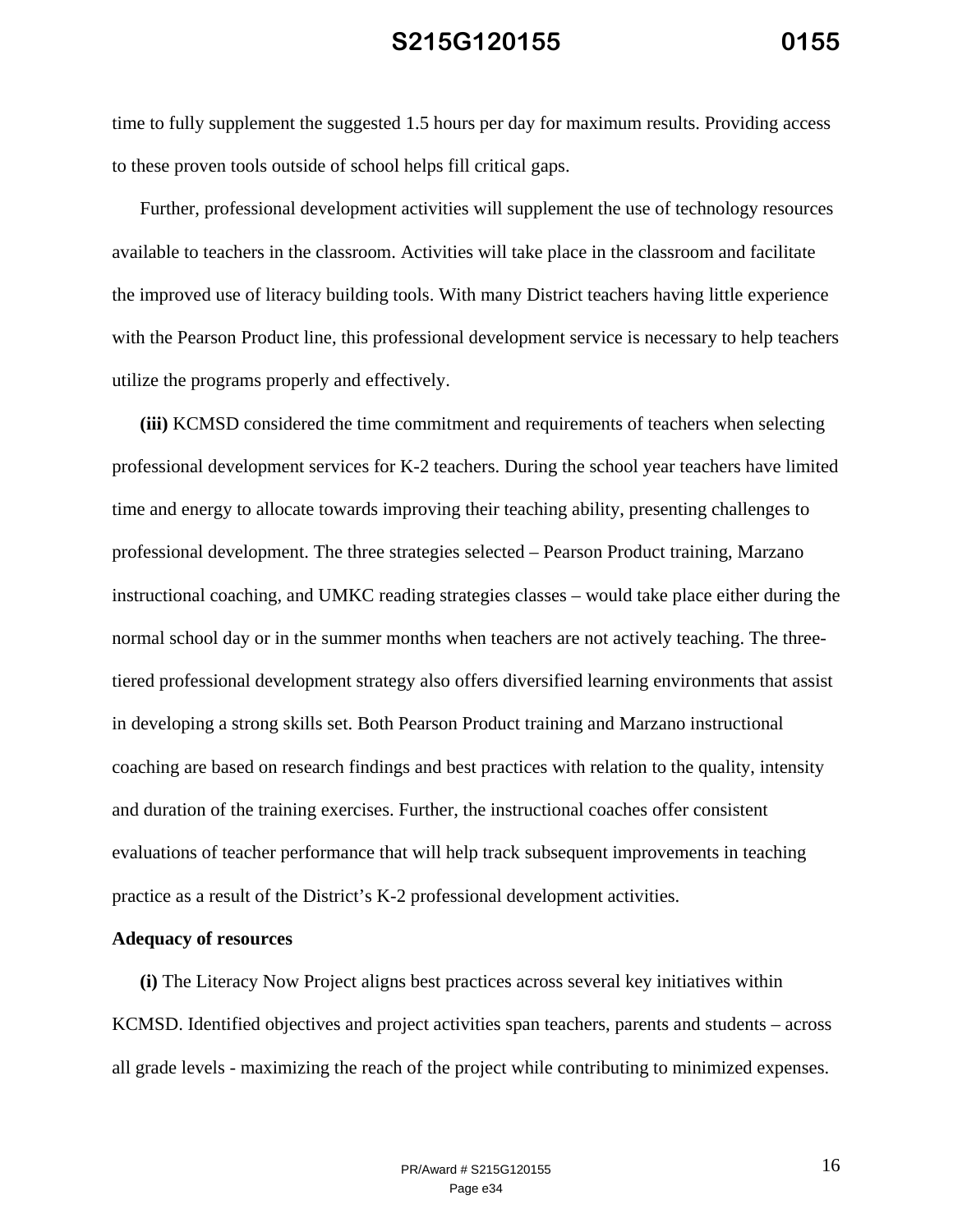Costs are shared among several District departments and multiple funding streams. The Project Director is well connected to other District initiatives and has incorporated cost saving activities into the project design when possible without sacrificing the scope of project reach. Continued efforts will be made to promote cost saving initiatives as project design is continuously examined and revised throughout the duration of the grant period.

**(ii)** The District aims to serve 640 students per year through the CLCs, including 240 students through the technology rich book club activities; 100 parent-child pairs per year through BCR; 5 elementary schools (KCMSD averages 14.5 teachers per elementary school); and 10 reading specialists per year through professional development activities. Overall, the project is designed to serve at least 1,866 participants over 24 months with an average cost of in IAL funding per participant. The Literacy Now Project is a comprehensive and well-planned collaborative effort among the District and community partners to improve youth literacy levels throughout Kansas City. The project will help the District combat low student achievement and bring together existing efforts to eliminate low literacy levels among students. The Literacy Now Project unifies students, parents and teachers in a way that provides diversified strategies for literacy development. Students will be provided supplemental learning platforms that encourage reading and improve attitudes about reading; parents of young children will be provided education and activities proven to raise literacy levels prior to entrance into school; and teachers will have access to improved resources and strategies for developing early childhood literacy within the classroom.

#### **Quality of the management plan**

**(i)** The management plan below outlines organized and collaborative efforts for meeting project goals and objectives. Roles are clearly defined with all communication and fiscal

> PR/Award # S215G120155 17 Page e35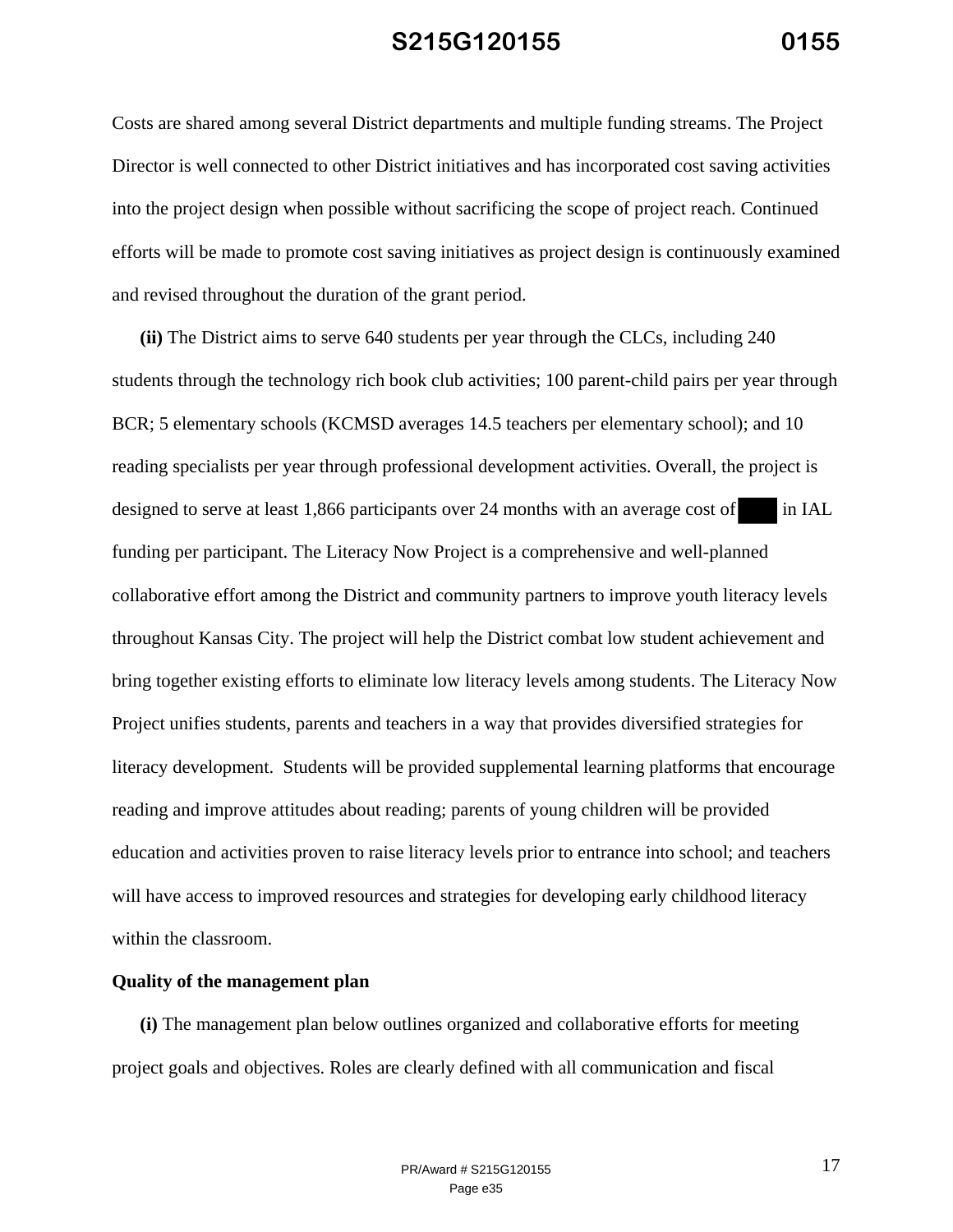responsibilities running through the Project Director. The project will begin in October of 2012 and run through September of 2014. The management plan is as follows:

| <b>Responsibilities</b>          | <b>Personnel</b>            | <b>Timeline</b> | <b>Milestones</b>  |
|----------------------------------|-----------------------------|-----------------|--------------------|
| Assemble CLC Directors and       | <b>Project Director</b>     | Oct 2012        | 4 CLC Directors,   |
| <b>Book Club Facilitators</b>    |                             |                 | 4 Book Club        |
|                                  |                             |                 | Facilitators       |
| Identify additional schools to   | <b>Project Director</b>     | Oct 2012        | 5 schools selected |
| receive professional development |                             |                 | and scheduled      |
| Assess school library, purchase  | Project Director,           | Nov 2012        | All Equipment      |
| needed equipment and materials   | CLC Directors,              |                 | purchased          |
|                                  | <b>Technology Director</b>  |                 |                    |
| Align CLC Staff and Volunteers   | <b>CLC</b> Directors        | Nov 2012        | 2 Staff and 10     |
|                                  |                             |                 | volunteers each    |
| Schedule KCPL activities,        | CLC Directors,              | Nov 2012        | 1 Staff for BCR    |
| coordinate with KCPL Staff       | <b>Literacy Coordinator</b> |                 | activities each    |
| Promote CLC,                     | Outreach Specialist,        | Nov 2012        | Obtain and retain  |
| Student/Parent/Teacher           | <b>Literacy Coordinator</b> | to              | 1866 participants  |
| <b>Recruitment and Retention</b> |                             | Sept 2014       |                    |
| Install/launch new technology;   | <b>Technology Director</b>  | Dec 2012        | All Equipment      |
| continued support throughout     |                             | to              | installed and up   |
| project                          |                             | Sept 2014       | to date            |
| <b>Begin CLC Activities</b>      | <b>CLC</b> Directors, Book  | Jan 2013        | 640 students       |
|                                  | Club Facilitators;          | to              | served             |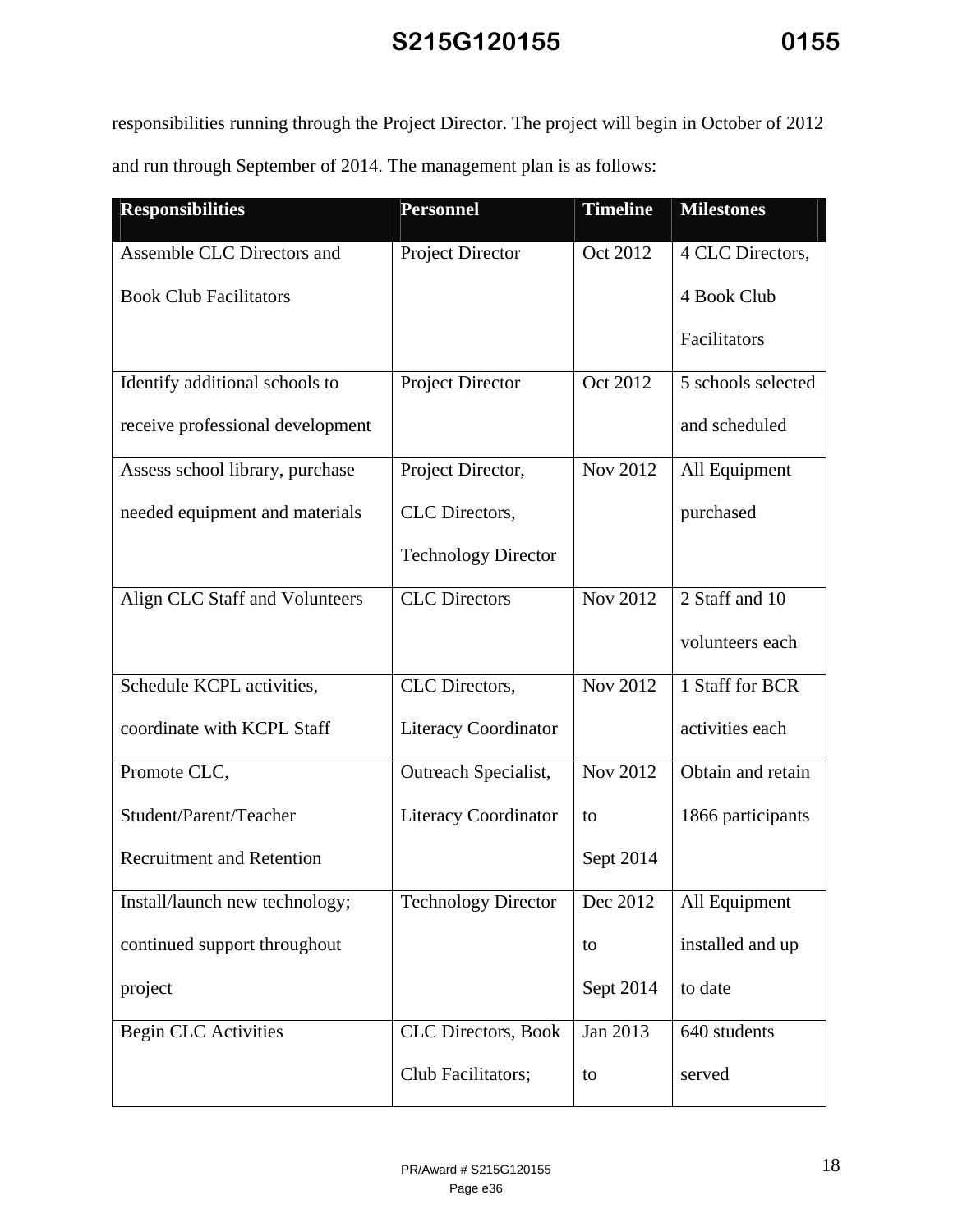| <b>Responsibilities</b>                 | <b>Personnel</b>           | <b>Timeline</b>  | <b>Milestones</b>   |
|-----------------------------------------|----------------------------|------------------|---------------------|
|                                         | <b>KCPL Staff</b>          | June 2013        |                     |
| <b>Identify Reading Specialists for</b> | Project Director,          | Mar 2013         | 10 Reading          |
| <b>UMKC</b> Professional Development    | <b>Outreach Specialist</b> |                  | Specialists         |
|                                         |                            |                  | enrolled for        |
|                                         |                            |                  | summer class        |
| Mid-Semester Feedback Survey            | Data Collection            | Mar 2013         | 50% response rate   |
|                                         | Specialist                 |                  |                     |
| End of Semester Feedback Survey         | Data Collection            | May 2013         | 50% response rate   |
|                                         | Specialist                 |                  |                     |
| Feedback review, plan for next          | Project Director,          | June 2013        | <b>Literacy Now</b> |
| semester, make necessary                | CLC Directors,             | to               | Semester I          |
| adjustments to activities, personnel    | Technology Director,       | <b>July 2013</b> | Review provided     |
| and resources, write assessments        | Data Collection            |                  | to community and    |
|                                         | Specialist, Outreach       |                  | Superintendant      |
|                                         | Specialist, Literacy       |                  |                     |
|                                         | Coordinator                |                  |                     |
| Identify additional schools to          | <b>Project Director</b>    | Aug 2013         | 5 schools selected  |
| receive professional development        |                            |                  | and scheduled       |
| <b>Begin CLC Activities</b>             | CLC Directors, Book        | Aug 2013         | 640 students        |
|                                         | Club Facilitators,         | to               | served              |
|                                         | <b>KCPL Staff</b>          | Dec 2013         |                     |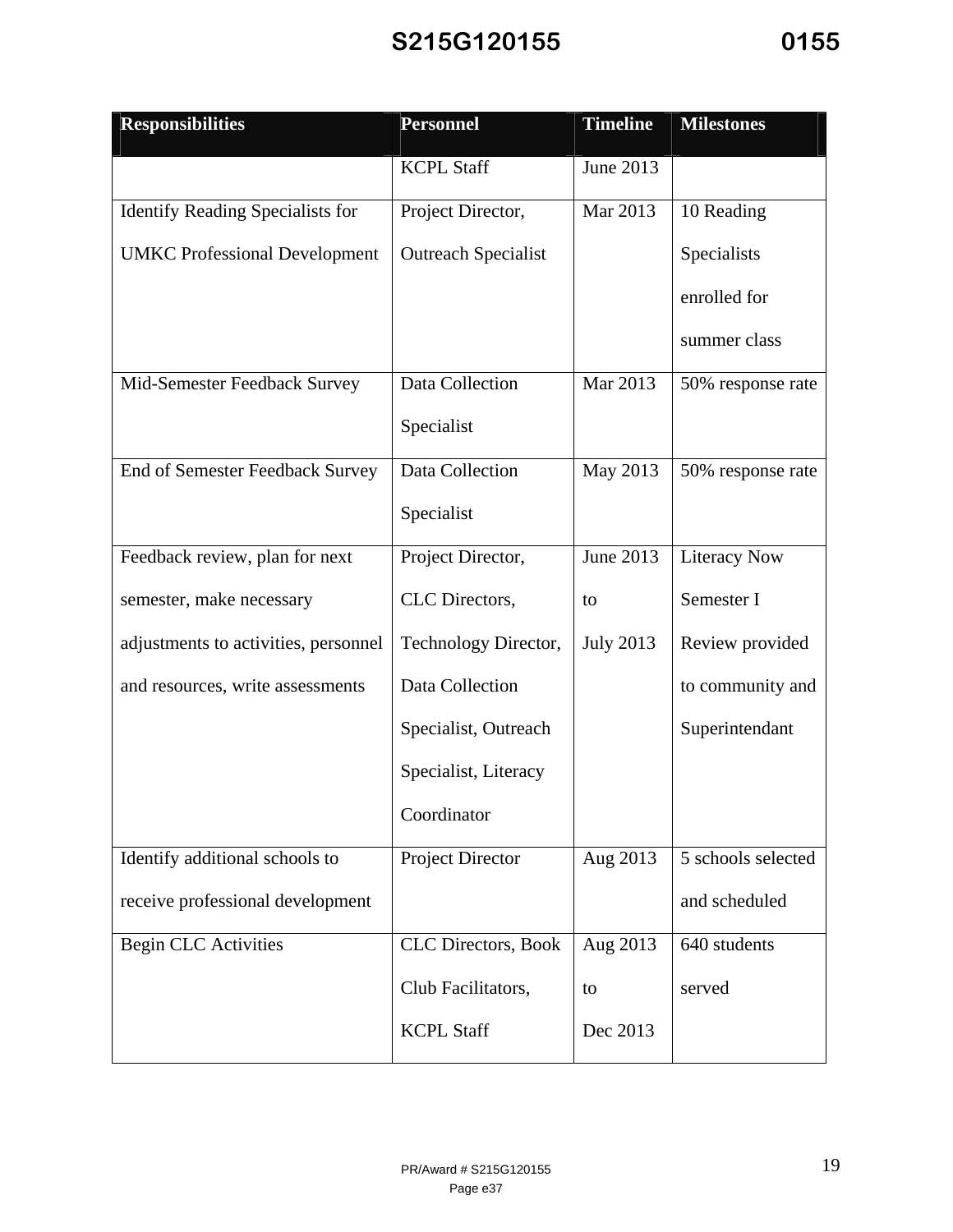Additional CLC and Professional Development activities are ongoing throughout the duration of the funding period. The project will complete 3 consecutive semesters of CLC and Professional Development activities with the timeline, evaluation and reporting consistent throughout.

**(ii)** KCMSD has carefully selected the appropriate staff to coordinate and facilitate all project activities and provided them with support to allow them to commit adequate time to the project. The following represent key personnel in the Literacy Now Project:

#### *Project Director – Mr. Lewis Gowin (0.2 FTE)*

Mr. Gowin currently serves as KCMSD's Director MSIP Accountability Plan, Implementation Plan, and Director of Professional Development. His current responsibilities align with the intent and objectives of the Literacy Now Project, focusing on securing needed professional development and implementation of the MSIP Accountability Plan. He will serve as the Project Director and is charged with oversight of all project activities and fiscal management.

#### *CLC Directors – TBA (7.5 hours per week for 35 weeks)*

The Project Director will hire 4 CLC Directors from the staff of District school librarians. Each CLC Director will report directly to the Project Director and be charged with daily program administration, aligning of appropriate staff and volunteers, planning and scheduling of CLC activities, and tracking of student attendance. Hours dedicated to this project will be outside of daily in-school hours and will not conflict with current job responsibilities.

#### *Book Club Facilitators – TBA (1 hour per week for 35 weeks)*

The CLC Directors and Project Director will recruit additional teachers or school librarians to facilitate student book club activities at each of the CLCs. These individuals will be trained on the new Google tablet technology and lead students through discussions and activities using the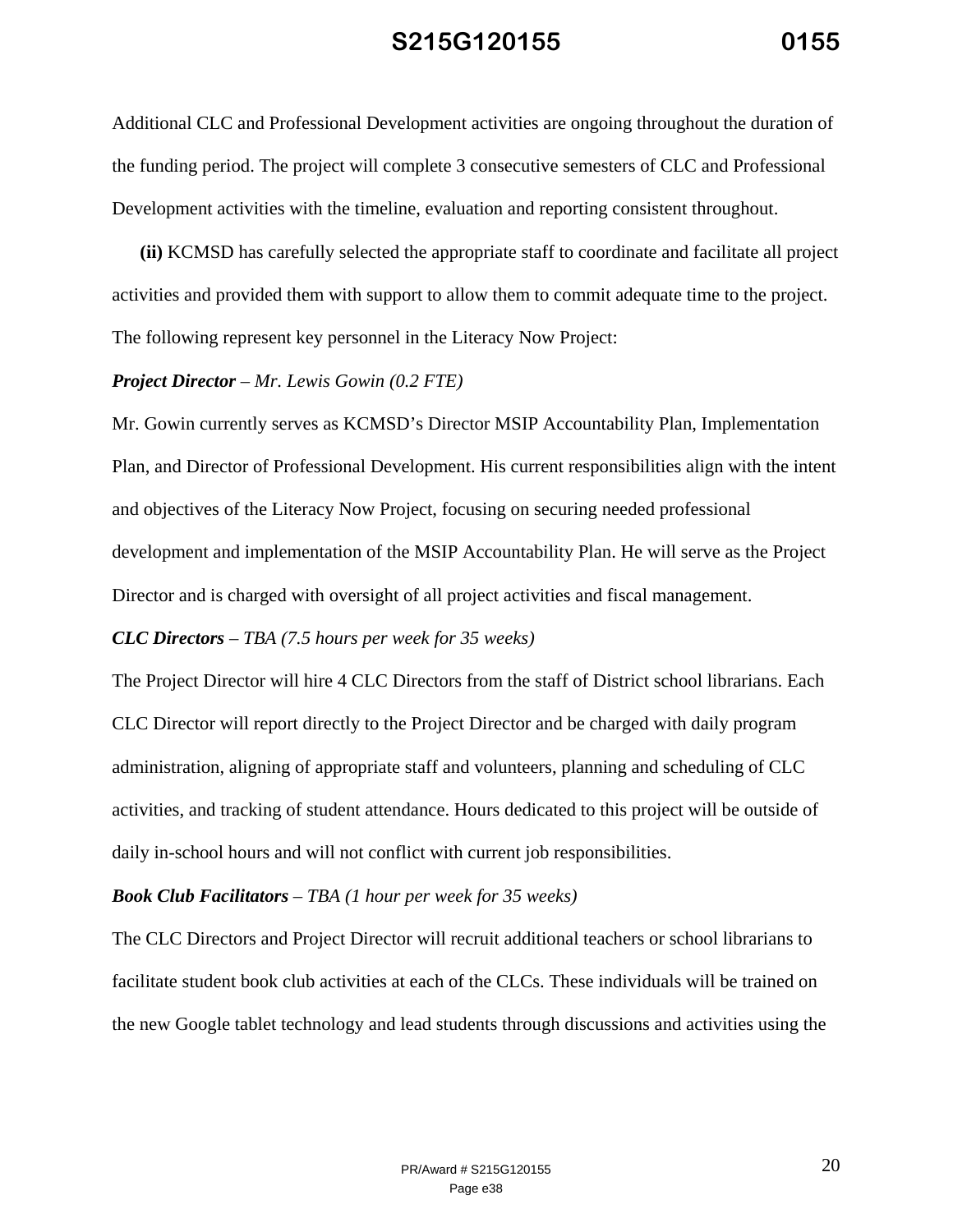e-reader and My Library social networking application. Their time commitment to the project will occur after school hours.

#### *Technology Director – Mr. Craig Nulan (0.1 FTE)*

Mr. Nulan currently serves as the IT Operations Manager for KCMSD managing the data center, all production services, network and telecommunications systems in addition to network security and technical support. He will serve as the Literacy Now Project Technology Director ensuring that all technology products are appropriately installed for student use and have appropriate security protections. Additionally, he will lead the team responsible for compiling a plan for 1:1 technology District-wide based on results from the book club Google tablet pilot study.

#### *Literacy Coordinator – Ms. Crystal Faris – KCPL Director of Teen Services*

Ms. Faris will serve as the coordinator of library services for the Literacy Now Project. Ms. Faris will schedule and staff BCR activities at each of the four literacy centers. She will be the critical link aligning KCMSD activities with initiatives and resources at the Public Library.

#### *Data Collection Specialist – Mr. Michael Reynolds (0.1 FTE)*

Mr. Reynolds currently serves as the Data Analyst/Project Manager with nine years of experience working with KCMSD. Within the Literacy Now Project he will provide services such as survey creation, distribution, and collection, retrieval of CLC attendance and student acuity data, and compilation of data for semester feedback reviews.

#### *Outreach Specialist – TBA (8 hours per week for 40 weeks)*

The Project Director will select a current District staff member to act as the Outreach Specialist. This position will be charged with promoting Literacy Now Project activities via emails, promotional materials, presentations at community events, outreach to community partners etc.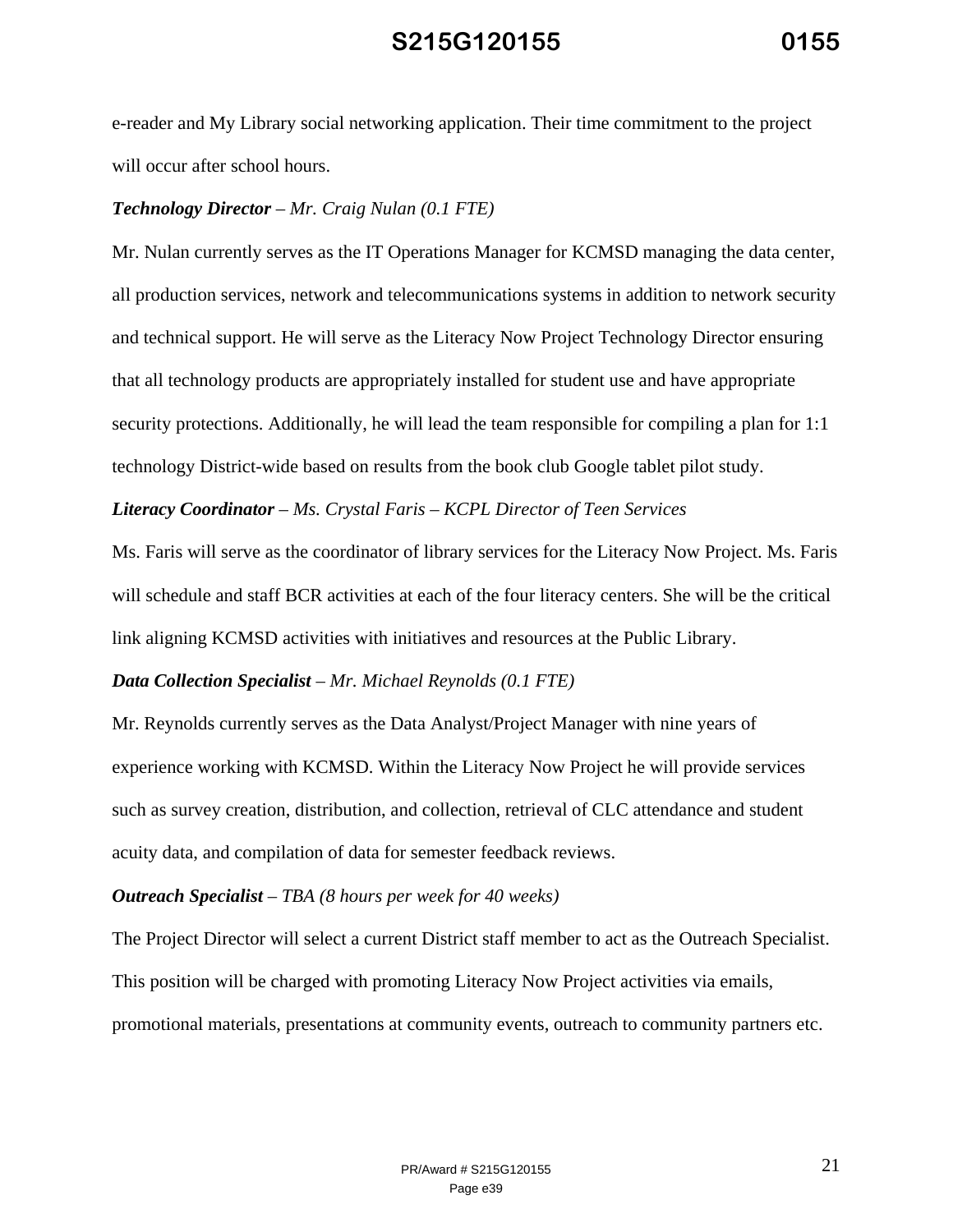The position will also provide assistance with recruitment and retention of all students, parents, teachers and volunteers.

**(iii)** The Literacy Now Project combines many of the current KCMSD initiatives working simultaneously to improve academic performance and technology District-wide. The task force charged with developing the District's re-accreditation plan has spent months evaluating and analyzing what products and implementations would best meet District goals. Gowin, the Literacy Now Project Director, was at the forefront of this taskforce and played an integral part in selecting the Pearson Product line Marzano Laboratories LLC; both were selected based on clear, evidence-based studies that showed improvements in youth literacy levels.

Similarly, KCMSD's Technology Division has spent months investigating opportunities for implementation of a 1:1 student-technology ratio with the fast approaching Google Fiber technology. Evaluations of technology resources have aided in the selection of the Google tablet to best fit student need, project requirements, and district budget. Testing the tablets through the book club activities will further ensure the appropriate use of high-quality technology products to promote student learning.

KCPL, the Literacy Now Project's link to services for parents and young children, has been providing services through BCR since 2011. Well-trained staff provide activities based on the Every Child Ready to Read at Your Library (ECRR) model. ECRR is a research-based early literacy initiative of the Public Library Association and the Association for Library Services to Children, providing skills and strategies that parents and caregivers can use to help children get ready to read. Based on the following practices: talking, singing, reading, writing, and playing, BCR has been continuously embraced by members of the community, often exceeding capacity.

#### **Quality of the project evaluation**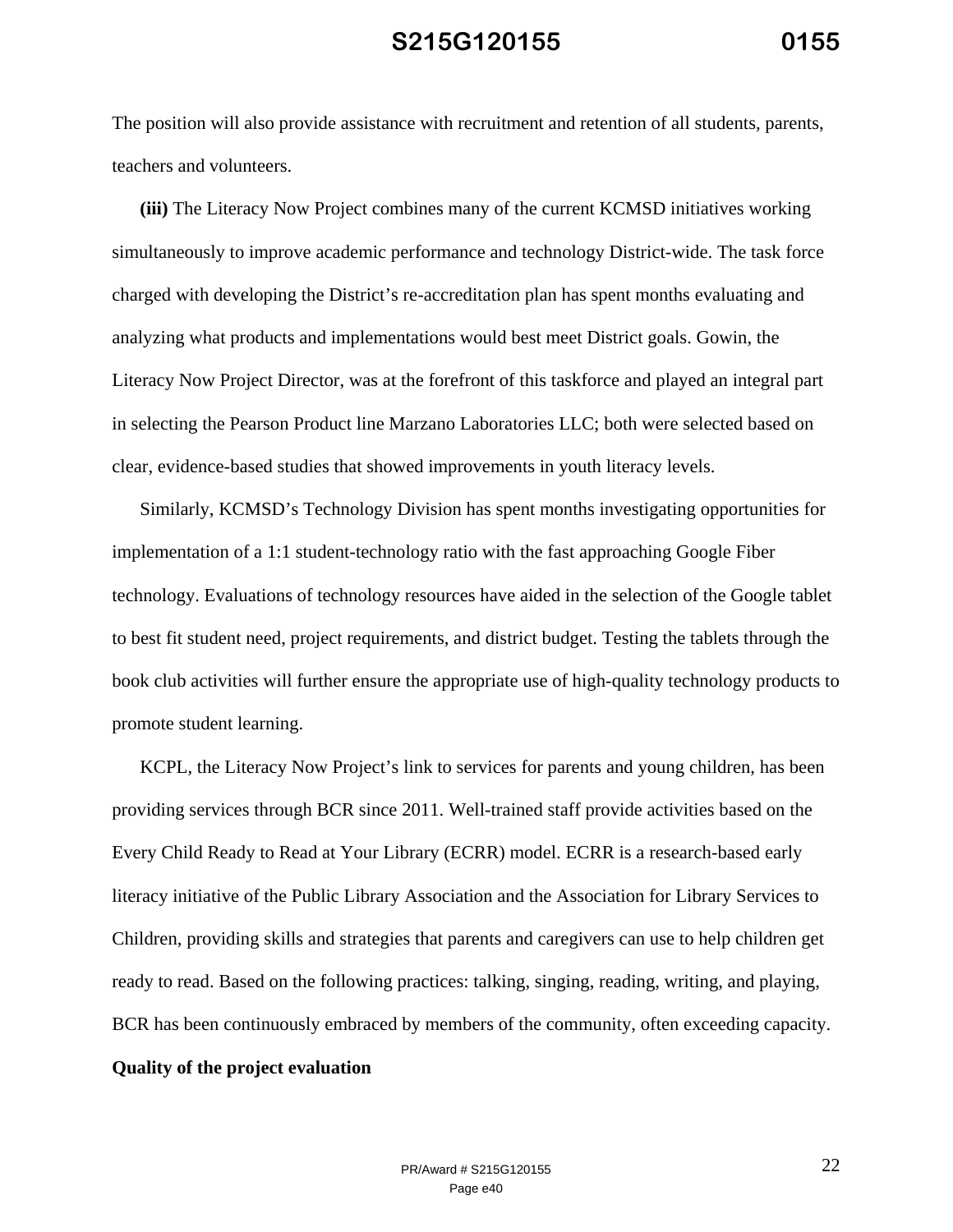**(i)** The Literacy Now Project evaluation was designed to measure outcomes linked to project goals and objectives, based on needs related to early childhood literacy and technology and literacy development. Intended outcomes of the project will provide qualitative and quantitative data through the following measures:

*Early Childhood Literacy:* Under KCMSD's Literacy Now Project, early childhood literacy interventions, including CLC activities, BCR programming, and teacher professional development are tracked by the following outcomes: 1) 40% of  $3<sup>rd</sup>$  grade students will meet or exceed proficiency on the State reading or language arts assessments by the end of the grant cycle; 2) 40% of the elementary level students who participate in CLC activities at least 3 times per week will meet or exceed proficiency on the State reading or language arts assessment by the end of the school year; and 3) 75% of parents will indicate that they have increased literacy development activities in the home for children ages birth to  $3<sup>rd</sup>$  grade.

State reading and language arts assessments will be the quantitative backbone of determining success and the focus of literacy development by third grade. State reading assessments are completed at the end of each school year and reported to KCMSD by August. Further data will be collected through parent surveys to determine if the BCR has impacted literacy learning at home, including specific activities it has helped develop, and what contributes to parent's increase of literacy activities. Surveys will be collected twice each semester, once at midsemester and at the end of the semester. Surveys will be created, distributed and collected by the Data Collection Specialist.

*Technology and Literacy Development:* Technology and Literacy Development activities through the Literacy Now Project include CLC activities and high school student book clubs. Outcomes measuring these interventions include the following: 1) 80% of students who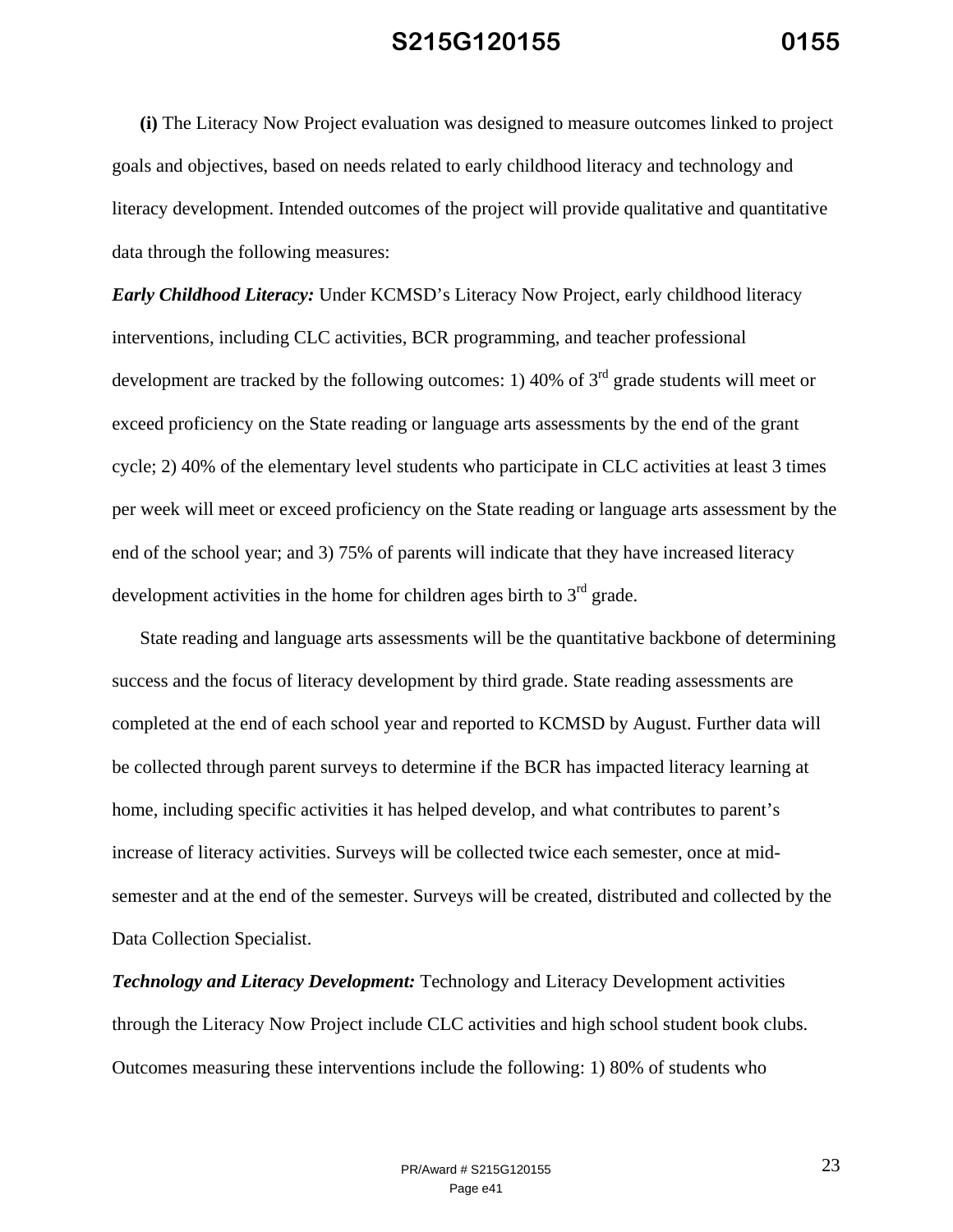participate in CLC activities will report more positive attitudes on the Reading Academic Attitude Survey by the end of the grant cycle; and 2) KCMSD will develop a plan for districtwide use of Google Fiber technology to improve learning outcomes.

Great attention will be focused on the use of student book clubs as a pilot to expand Google tablet technology District-wide. Qualitative data will be collected through student, teacher, and parent surveys, regarding the use of the tablets and expansion of e-learning devices. Surveys will be distributed twice a semester – mid-semester and end-semester – by the Data Collection Specialist. Quantitative data collected through the Reading Academic Attitude Survey, tracking student attitudes towards reading, will be used to develop a plan to increase the use of technology throughout KCMSD. This measure will have a pre-test and post-test schedule. This investigation will come at a critical time as Google Fiber technology is introduced to the Kansas City community. Lessons learned and best practices can be easily disseminated to other school districts as Google Fiber extends throughout the nation.

All data will be collected by the Data Collection Specialist and analyzed in semester feedback reports used to guide continuous project evaluation. Reports and raw data will be provided at the end of each project year to the Resource Development Institute (RDI) - Kansas City's Leader for Evaluation, Research and Consultation Services – to conduct the project evaluation. RDI has a 50-year history of providing community research and evaluation and assisting organizations in maximizing the effectiveness of programs. RDI will provide an objective analysis on all project activities and manage all grant reporting requirements with assistance from the Project Director and Data Collection Specialist.